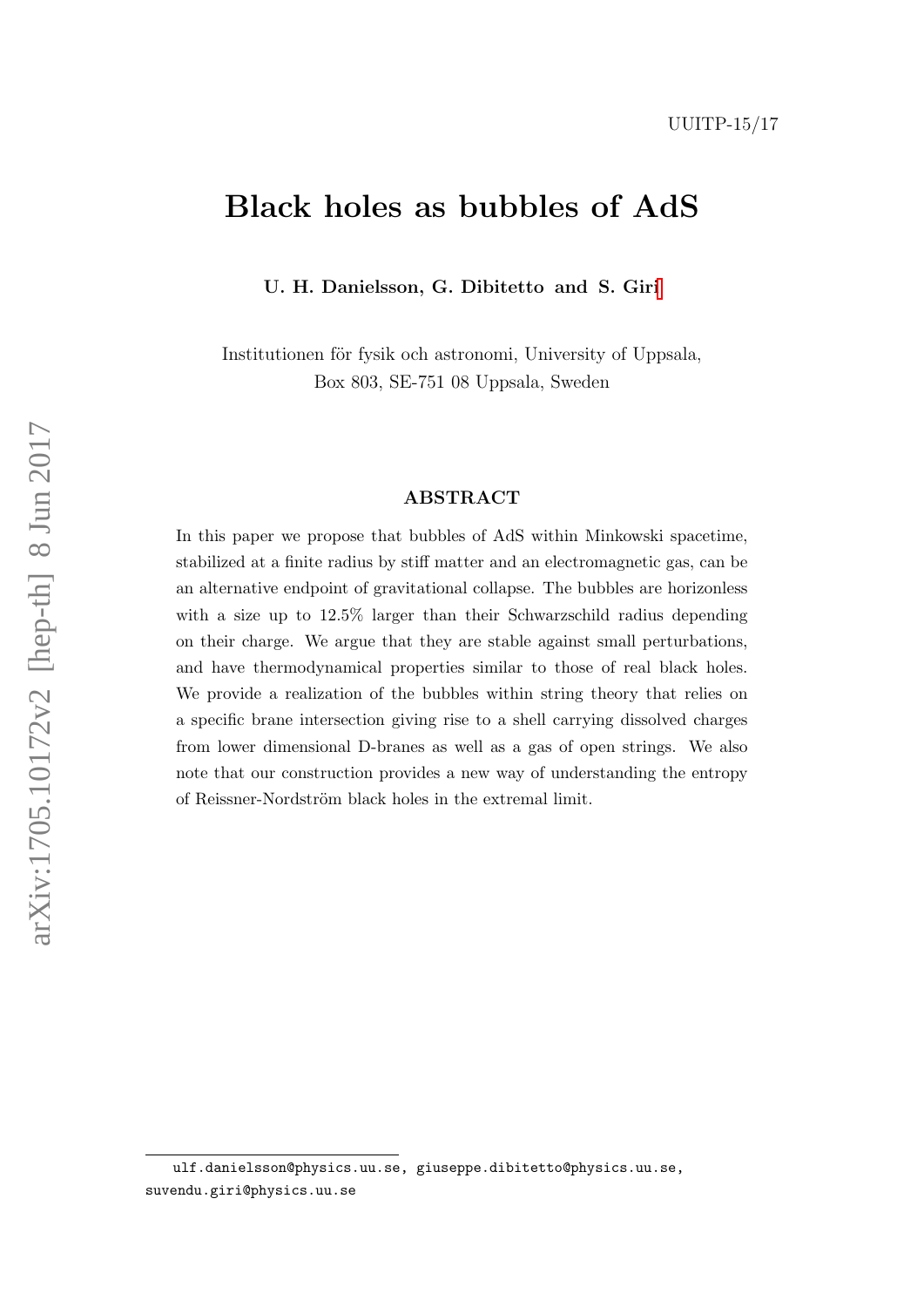### Contents

| $\mathbf{2}$ |     |                                                                               |  |  |  |  |  |  |  |  |  |  |
|--------------|-----|-------------------------------------------------------------------------------|--|--|--|--|--|--|--|--|--|--|
|              | 2.1 |                                                                               |  |  |  |  |  |  |  |  |  |  |
|              |     | Neutral Schwarzschild black hole 3<br>2.1.1                                   |  |  |  |  |  |  |  |  |  |  |
|              |     | Stability against small perturbations 8<br>2.1.2                              |  |  |  |  |  |  |  |  |  |  |
|              | 2.2 | (Non-)extremal Reissner-Nordström black hole $\ldots \ldots \ldots \ldots$ 10 |  |  |  |  |  |  |  |  |  |  |
| 3            |     |                                                                               |  |  |  |  |  |  |  |  |  |  |
| 4            |     |                                                                               |  |  |  |  |  |  |  |  |  |  |
|              | 41  |                                                                               |  |  |  |  |  |  |  |  |  |  |
|              |     |                                                                               |  |  |  |  |  |  |  |  |  |  |
| 5.           |     |                                                                               |  |  |  |  |  |  |  |  |  |  |

## <span id="page-1-0"></span>1 Introduction

Black holes as classical solutions of Einstein gravity pose many puzzles that reveal a profound conflict between quantum mechanics and general relativity [\[1\]](#page-24-0). By means of semi-classical arguments, one is easily convinced that a black hole possesses an entropy, which is given by its horizon area in Planck units [\[2\]](#page-24-1), while classically, in general relativity, a black hole solution turns out to be unique for a given value of its mass, charge and angular momentum [\[3\]](#page-24-2). Such a no-hair theorem appears, then, to be in contrast with the existence of any microscopic description of a given black hole, at least at a classical level. Due to the above puzzle, the issue of constructing microstates of a black hole properly accounting for its entropy is naturally turned into one of the biggest challenges for a theory of quantum gravity.

Moreover, the enormous black hole entropy which is not visible at the black hole horizon causes a violation of unitarity, in such a way that the information concerning the original black hole state cannot be encoded into the Hawking radiation. Therefore, any resolution of this puzzle requires new physics at the horizon scale [\[4\]](#page-24-3). However, due to the horizon being a null surface, it turns out to be impossible to classically add new structure at that scale, in that any form of matter will either fall into the singularity or dilute very quickly.

In this context, black hole complementarity [\[5,](#page-25-0)[6\]](#page-25-1) was proposed as a way of reconciling the non-unitary phenomenon of black hole evaporation through Hawking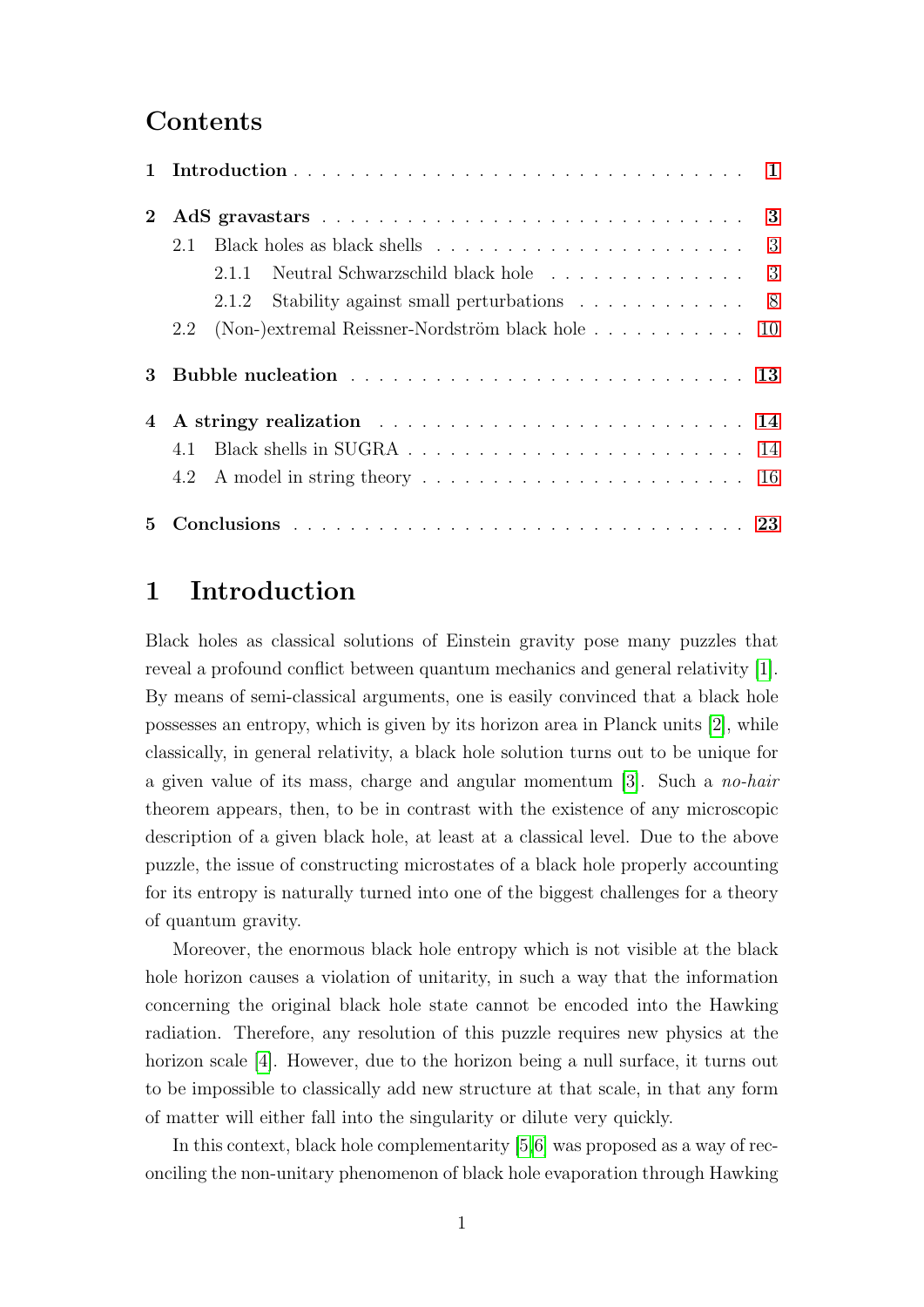radiation with string theory, as a proposal for a unitary theory of quantum gravity. This idea suggests that information is both reflected at the event horizon and transmitted through without being able to escape, in such a way that no observer can access both simultaneously. As a consequence, nothing special happens at the horizon and all information passes through according to an in-falling observer, while it gets completely absorbed into a stretched horizon according to an external observer.

Nevertheless, whether a black hole really has a horizon, and whether there actually is an interior to fall into, has been increasingly questioned during the last several years. The work on firewalls [\[7\]](#page-25-2) suggests that the idea of black hole complementarity might not work or is at least incomplete. The main inconsistency there being the fact that any outgoing particle would have to be entangled with both its past Hawking radiation and its twin in-falling particle. The firewall resolution of this paradox mainly relies on an immediate breakdown of entanglement as soon as the in-falling and outgoing particles get separated on the two opposite sides of the horizon.

Parallely, the work on fuzzballs [\[8–](#page-25-3)[10\]](#page-25-4) suggests that string theory should give rise to a new state of matter that prevents a black hole from forming in the first place. According to such a proposal, the underlying black hole microstates consist of wrapped branes yielding a perfectly smooth and horizonless geometry. In this case there are different views on what an in-falling observer would actually experience. Some argue that the in-falling observer, even though dissolved into fuzz, should effectively measure something close to what general relativity predicts. Others hold the option open that the journey might end dramatically when the new state of matter is reached.

In this paper we take this latter possibility seriously in the context of astrophysical black holes. We argue that string theory might replace a Schwarzschild black hole with a bubble of AdS space enveloped by a brane. The matter degrees of freedom live on the brane, and we will be able to show that the thermodynamical properties of the black hole are successfully reproduced by such a black shell. Our approach is inspired by the work on gravastars in [\[11\]](#page-25-5). Interestingly, we find a universal prediction for the radius of the shell that is significantly larger than the Schwarzschild radius. We suggest that our construction could be relevant in studies of, e.g., gravitational radiation from colliding black holes.

The paper is organized as follows. In section [2,](#page-3-0) we review the model of a gravastar adapted to the case of an AdS interior and use it to describe (non-) extremal Reissner-Nordström black hole geometries and further discuss stability issues. In section [3,](#page-13-0) we discuss the actual probability of nucleating such an AdS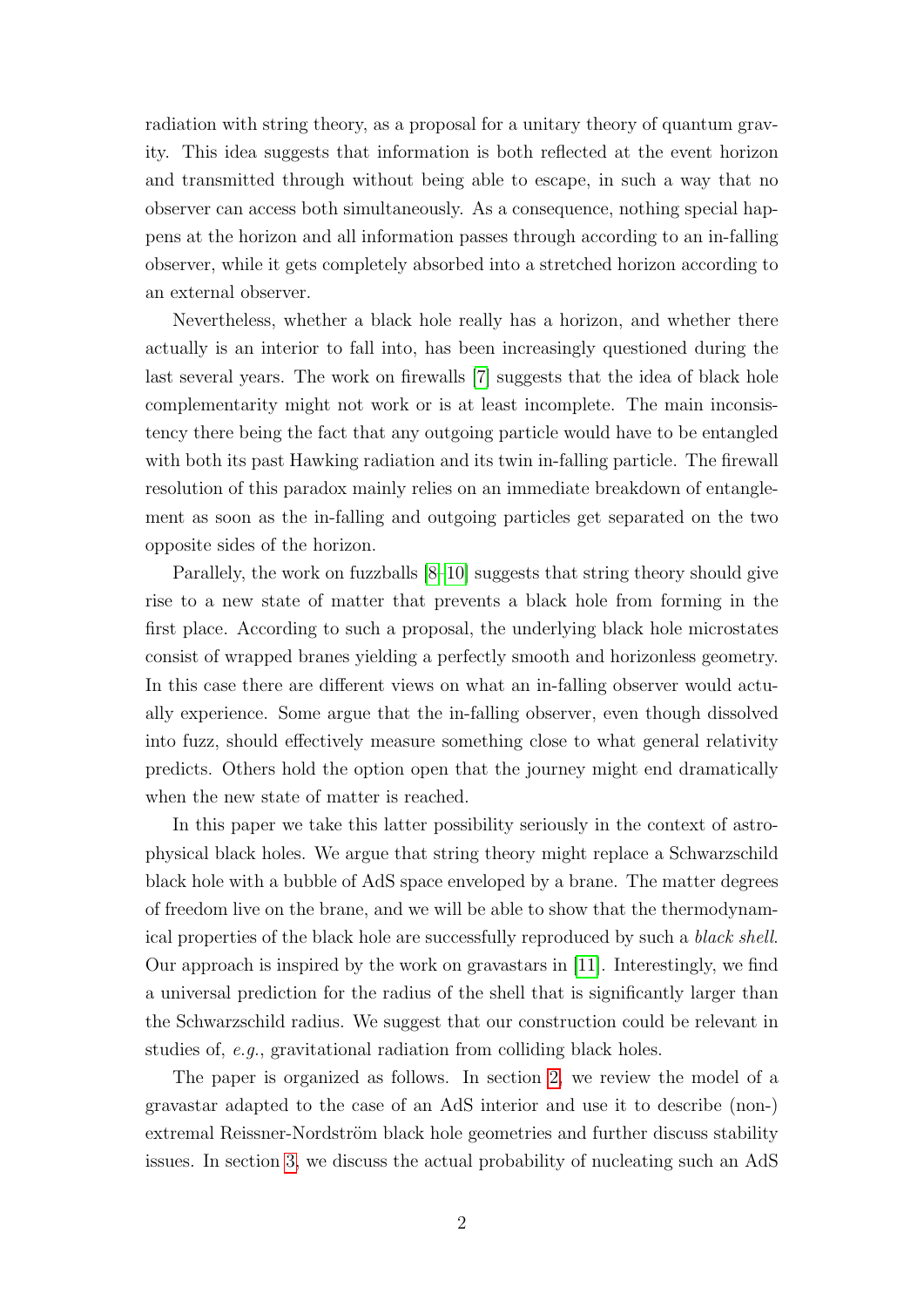bubble within Minkowski spacetime and subsequently keeping it dynamically stable at a fixed radius. In section [4,](#page-14-0) we present a concrete stringy realization of the above ideas by employing a particular brane system in massive type IIA string theory consisting of polarized branes wrapping an  $S<sup>2</sup>$  in spacetime and carrying lower-dimensional brane charges in a dissolved form. Finally, we present our conclusions and discuss further possible developments in section [5.](#page-23-0)

### <span id="page-3-0"></span>2 AdS gravastars

There have been previous attempts to replace actual black holes by other compact objects. General relativity typically requires extreme equations of state in order to stabilize an ultra compact object when attempting to push its size down towards the Schwarzschild radius. Depending on the type of matter that one considers, there is a limit beyond which collapse is inevitable. For instance, for a spherically symmetric object made of ordinary matter with a density that increases monotonically towards the center, the radius cannot be smaller than 9/8 times the Schwarzschild radius. This is often called the Buchdahl bound [\[12\]](#page-25-6). However, by allowing for exotic matter, the equilibrium radius may be pushed beyond this limit towards an object of smaller radius. An example of this is provided in [\[11\]](#page-25-5) where the authors assume a thin shell of matter with some mass density and pressure, surrounding a volume of de Sitter space, and find it possible to squeeze the shell arbitrarily close to the Schwarzschild radius.

In this section we will investigate an especially intriguing possibility that has the benefit of making sense from the point of view of string theory. Rather than a bubble of de Sitter space, we will consider a bubble of AdS space.<sup>[2](#page-3-3)</sup>, the wall separating the AdS interior from outer flat space being composed of branes available in string theory.

#### <span id="page-3-1"></span>2.1 Black holes as black shells

Let us first start by trying to get an AdS bubble stabilized at a finite radius, but carrying no electromagnetic charge. This will result in an outer geometry which looks like a neutral Schwarzschild black hole geometry.

#### <span id="page-3-2"></span>2.1.1 Neutral Schwarzschild black hole

We consider a shell of matter (of radius r) with matter density  $\rho$  and two dimensional pressure p. Inside the shell we have a cosmological constant  $\Lambda < 0$ ,

<span id="page-3-3"></span><sup>2</sup>AdS space was briefly considered in [\[11\]](#page-25-5) for a special example.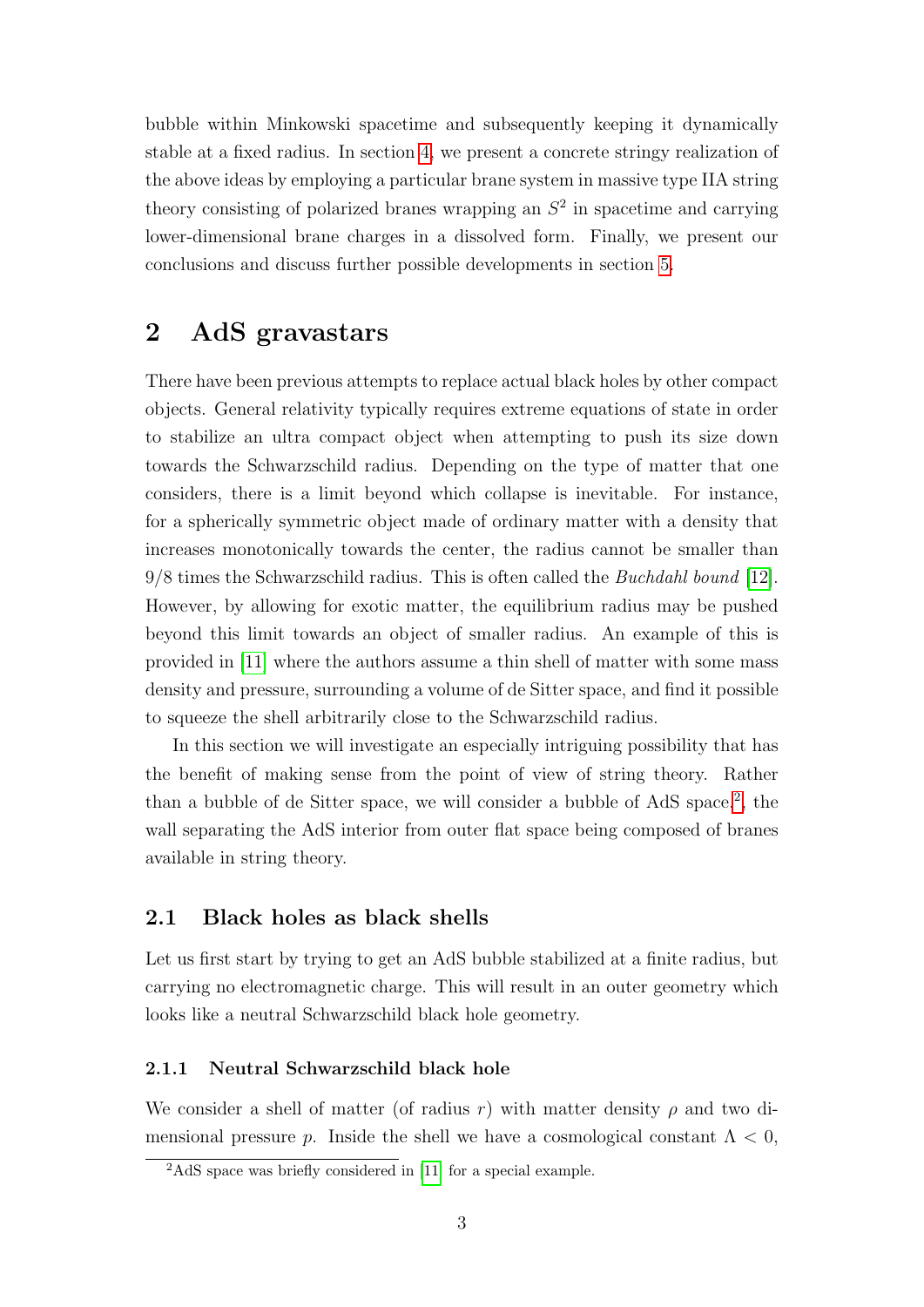and outside of the shell a Schwarzschild geometry with mass  $M$ . For stability we require the Israel-Lanczos-Sen [\[13](#page-25-7)[–15\]](#page-25-8) thin shell junction conditions

<span id="page-4-0"></span>
$$
\rho = \frac{1}{4\pi r} \left( \sqrt{1 + kr^2} - \sqrt{1 - \frac{2M}{r}} \right) , \qquad (2.1)
$$

$$
p = \frac{1}{8\pi r} \left( \frac{1 - \frac{M}{r}}{\sqrt{1 - \frac{2M}{r}}} - \frac{1 + 2kr^2}{\sqrt{1 + kr^2}} \right) . \tag{2.2}
$$

We work in units where  $G_N = 1$  and we have defined  $k \equiv \left| \frac{\Lambda}{3} \right|$  $\frac{\Lambda}{3}$  with  $\Lambda < 0$ . Using Friedmann's equation in  $2 + 1$  dimensions, pressure can be related to the energy density through the continuity equation. Considering the radius  $r$  as a function of time, this is given by

<span id="page-4-2"></span>
$$
\dot{\rho} + \frac{2\dot{r}}{r} (\rho + p) = 0 , \qquad (2.3)
$$

which can be written as

$$
\partial_r \rho + \frac{2}{r} (\rho + p) = 0 , \qquad (2.4)
$$

or

$$
p = -\rho - \frac{r}{2}\frac{d\rho}{dr} \,. \tag{2.5}
$$

The first of the junction conditions can be viewed as imposing conservation of the total energy when written as

$$
4\pi r^2 \rho - r \left( \sqrt{1 + kr^2} - 1 \right) = E , \qquad (2.6)
$$

where the two terms appearing on the left hand side represent the energy of the shell and the (negative) energy of the AdS bubble, respectively, while on the right hand side we have the energy of the Schwarzschild black hole, which is given by

<span id="page-4-1"></span>
$$
E = r - r\sqrt{1 - \frac{2M}{r}} \tag{2.7}
$$

The energies are given relative to the outer empty Minkowski space. The black hole energy includes a gravitational self-interaction term and solves

$$
M = E - \frac{E^2}{2r} \ . \tag{2.8}
$$

The tension of the branes will be set by high energy physics and as a consequence, the size of the negative cosmological constant as well. Expanding for a large cosmological constant, *i.e.* large  $k$ , and keeping the leading terms we get

$$
\rho = \frac{k^{1/2}}{4\pi} + \frac{1}{8\pi k^{1/2}r^2} - \frac{1}{4\pi r} + \rho_b , \qquad (2.9)
$$

$$
p = -\frac{k^{1/2}}{4\pi} + \frac{1}{8\pi r} + p_b , \qquad (2.10)
$$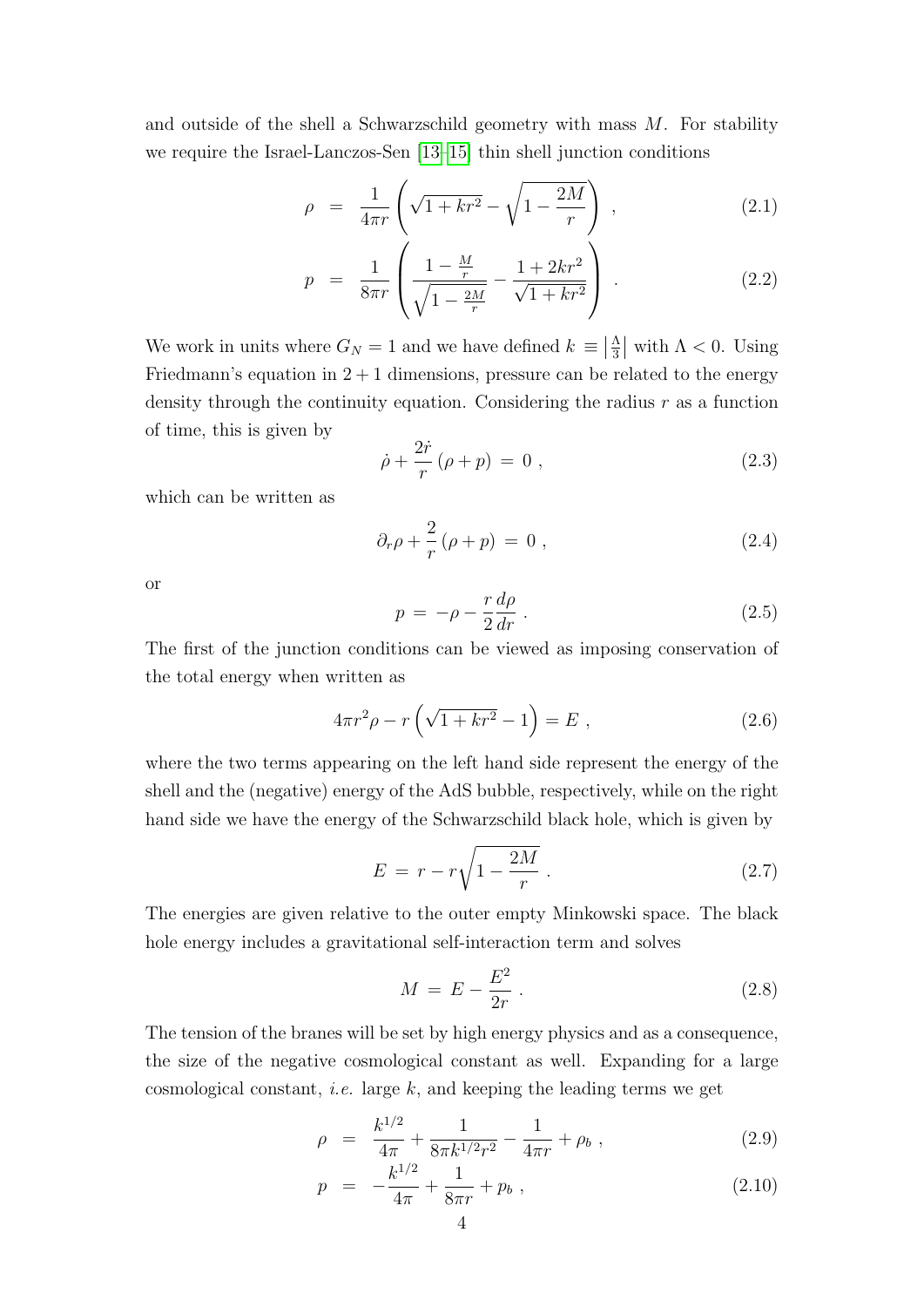where  $\rho_b$  and  $p_b$  are defined by comparing with equation [\(2.1\)](#page-4-0) on the preceding page and equation [\(2.7\)](#page-4-1) on the previous page as

$$
\rho_b = \frac{1}{4\pi r} \left( 1 - \sqrt{1 - \frac{2M}{r}} \right) , \qquad (2.11)
$$

$$
p_b = \frac{1}{8\pi r} \left( \frac{1 - \frac{M}{r}}{\sqrt{1 - \frac{2M}{r}}} - 1 \right) . \tag{2.12}
$$

Later in the paper we will provide a detailed stringy construction realizing this effective 4D model. Nevertheless, let us briefly go through a heuristic argument that roughly explains how all of this could be understood from string theory. A good starting point is to consider black holes built up from 4 dimensional D-particles. An extremal black hole would consist of the same number of such particles as its charge in fundamental units. A non-extremal one would have pairs of particles and antiparticles in analogy with [\[16,](#page-25-9) [17\]](#page-25-10). We propose that this is not the whole story but that these D-particles polarize [\[18\]](#page-25-11) and become dissolved in the aforementioned spherical branes. The action for the polarized system (reduced to  $2 + 1$ -dimensions) is given by

$$
S = \int d^3\sigma \,\tau \, e^{-T^2} \sqrt{-\det(h_{\mu\nu} + \mathcal{F}_{\mu\nu})} \,. \tag{2.13}
$$

Schematically, the DBI-action gives an energy  $4\pi T_2$ √  $(r^4+n^2, \text{ where } T_2 \text{ is the})$ effective tension of the 2-brane and  $n$  is the number of dissolved D-particles. At  $r = 0$ , we recover  $4\pi T_2 n$  as the mass of the D-particles. Conversely, at large r the 2-branes dominate and we get  $\left(4\pi T_2r^2 + \frac{4\pi T_2n^2}{2r^2}\right)$  $\left(\frac{T_2 n^2}{2r^2}\right)$ , with the additional mass due to the D-particles suppressed as  $r$  increases. Their contribution to the energy density on the brane goes like  $1/r<sup>4</sup>$ , if n is kept constant, which is the characteristic scaling behavior of two dimensional stiff matter with  $p = \rho$ .

Note that, in presence of D-particles as well as anti D-particles, two separate terms are needed in the action to account for both. The contribution to  $\mathcal{F}_2$  in the Wess-Zumino-Witten term cancels so that only the net D0-charge appears, while they will add in the tension. Note also the presence of the tachyon field  $T$ that allows the brane to vary its effective tension  $T_2 = \tau e^{-T^2}$  (above a minimum set by the charge it carries).

The important point for us is that this contribution to the tension from the dissolved branes will be almost invisible in our limit of high-energy branes with macroscopic radii. Nevertheless, the presence of the dissolved branes, and the  $\mathcal{F}_2$  field strength on the branes, will play an essential role. In particular, in case of a black hole with a non-vanishing net charge, it is responsible for the coupling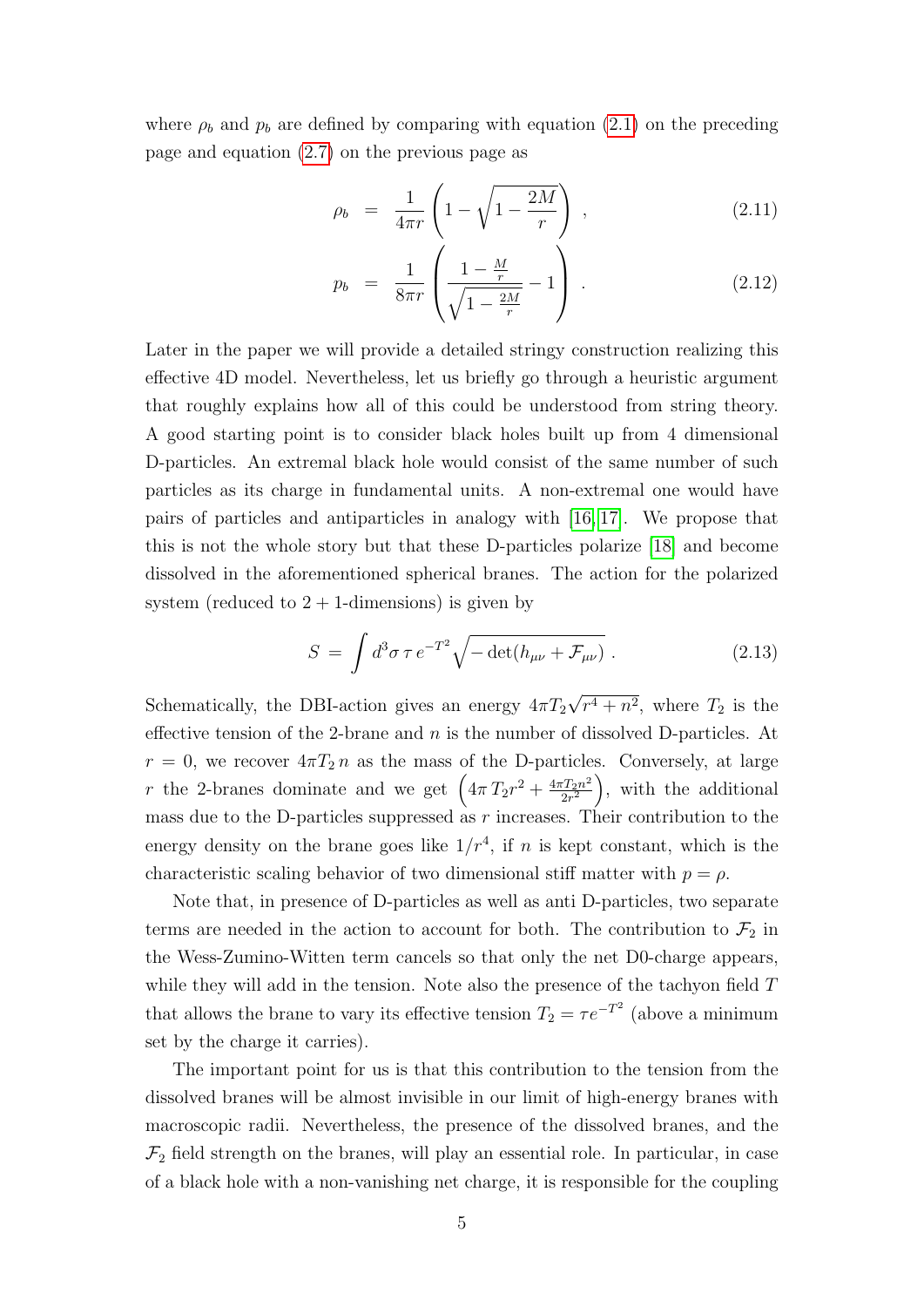of the brane to a spacetime electric field through the Wess-Zumino-Witten term. In addition, it provides the coupling of  $n^2$  different kinds of massless open strings to the brane, thereby allowing the existence of a gas at a finite temperature.

Summarizing, we claim that the junction conditions take the form

$$
\tau + \rho_g + \rho_s = \frac{k^{1/2}}{4\pi} + \frac{1}{8\pi k^{1/2}r^2} - \frac{1}{4\pi r} + \rho_b , \qquad (2.14)
$$

$$
-\tau + p_g + p_s = -\frac{k^{1/2}}{4\pi} + \frac{1}{8\pi r} + p_b , \qquad (2.15)
$$

where  $p_g = \frac{1}{2}$  $\frac{1}{2}\rho_g$ , and  $p_s = \rho_s$ . If we assume that neither  $\tau$  nor  $\rho_s$  depend explicitly on  $\rho_b$ , the solution is *uniquely* determined and it is given by

<span id="page-6-2"></span>
$$
\rho_g = \rho_b - \frac{1}{12\pi r} \,, \tag{2.16}
$$

$$
\tau = \frac{k^{1/2}}{4\pi} - \frac{1}{6\pi r} + \frac{1}{16\pi k^{1/2} r^2} \,, \tag{2.17}
$$

$$
\rho_s = \frac{1}{16\pi k^{1/2}r^2} \,, \tag{2.18}
$$

with  $p_b = \frac{1}{2}$  $\frac{1}{2}\rho_b$ .<sup>[3](#page-6-0)</sup> Remarkably, this uniquely fixes the radius of the shell to the Buchdahl radius at  $r = \frac{9M}{4}$  $\frac{M}{4}$ . The same above expressions will also hold for nonzero charge, with the charge only appearing explicitly in the expression for  $\rho_b$ , and hence  $\rho_g$ . As will be discussed later, the radius of the system will shift, as the charge is increased, from  $r = \frac{9M}{4}$  $\frac{M}{4}$  down to the horizon at M for the extremal case. This situation is depicted in figure [1](#page-7-0) on the following page.

Going back to the stringy picture of our black shell given in terms of polarized branes, let us now be a little bit more specific and consider a D-brane polarized along an  $S^2$  in space-time<sup>[4](#page-6-1)</sup> with d wrapped internal dimensions of equal size, and Let us write  $\sqrt{k} = 1/R$ , where R is the AdS-radius. We then get

$$
R \sim \frac{L^{6-d} \ell_s}{\ell_s^{6-d} g_s} , \qquad (2.19)
$$

where  $L$  is the size of the extra dimensions. The density of the stiff matter is fixed so that

$$
\frac{n^2 \ell_s^4}{r^4} \sim \frac{R^2}{r^2} \,, \tag{2.20}
$$

implying

$$
n \sim \frac{rR}{\ell_s^2} \sim \frac{L^{3-d}}{\ell_s^{3-d}} \frac{r}{\ell_{\text{Pl}}} \,. \tag{2.21}
$$

With exactly three wrapped dimensions, *i.e.* a D5-brane, we find  $n^2 \sim \frac{r^2}{\ell^2}$  $rac{r^2}{\ell_{\rm Pl}^2},$ which is the expected number of degrees of freedom. This guarantees that the

<span id="page-6-0"></span><sup>&</sup>lt;sup>3</sup>Note that the formulae determine the required values of  $\tau$ ,  $\rho_g$ , and  $\rho_s$  at a critical point, but not their dependence on  $r$  in general.

<span id="page-6-1"></span><sup>&</sup>lt;sup>4</sup>This can be compared to the setup in [\[19\]](#page-25-12) where anti-D3 branes polarize into NS5 branes in internal space, whereas we consider a D-brane polarizing in space-time.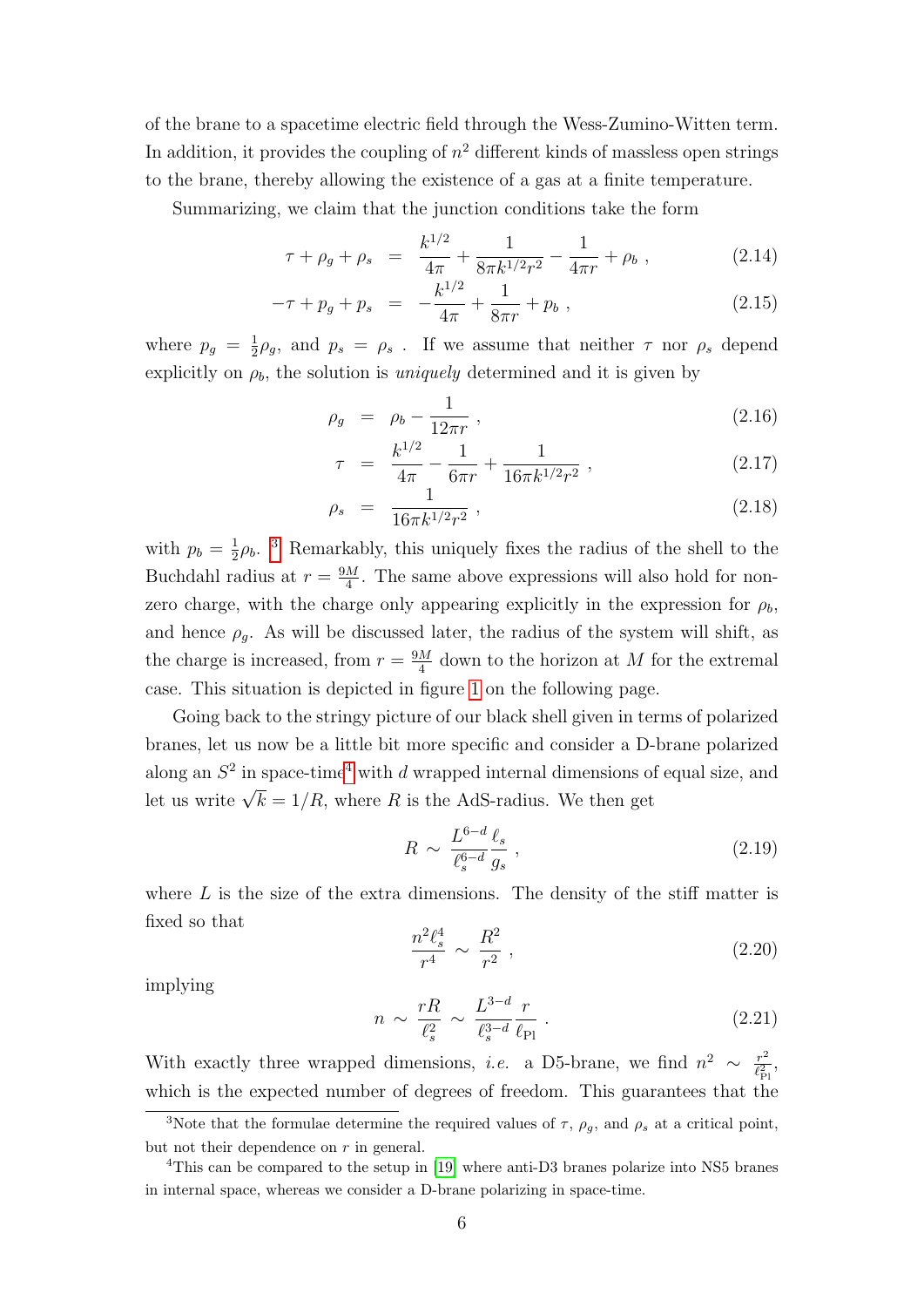

<span id="page-7-0"></span>Figure 1: The equilibrium radius of the spherical shell r as a function of the total charge Q. This approaches the position of the horizon of an extremal Reissner-Nordström black hole  $r_{\text{horizon}}$  as  $Q \to M$ .



<span id="page-7-1"></span>Figure 2: An artist's impression showing a cut-away of the microscopic description of the blackshell (light sphere) with a gas of excited open strings on top of it. The dark sphere seen through the cut-away marks the position of the would-be horizon.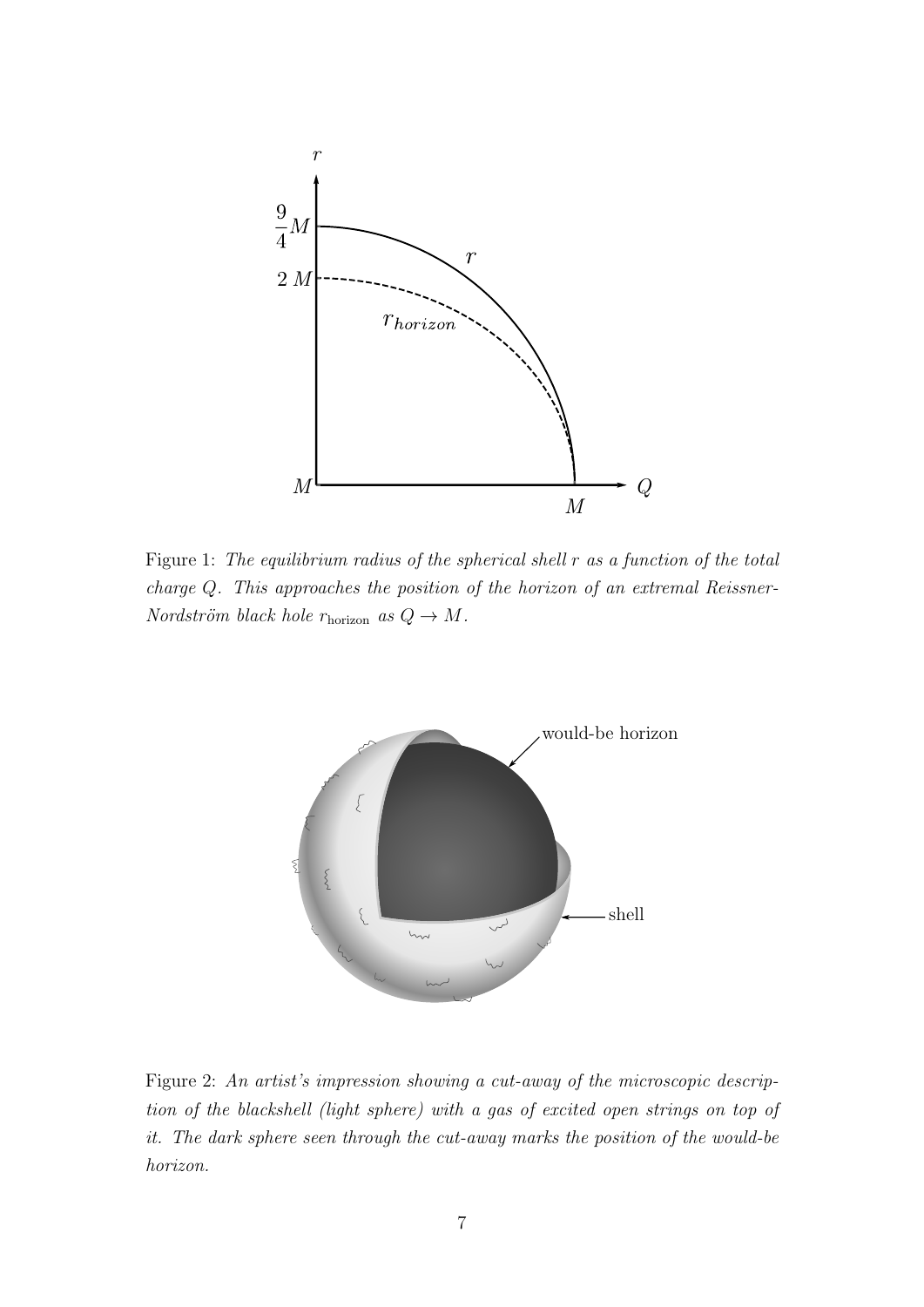energy  $4\pi r^2 \rho_g \sim M$  with  $\rho_g \sim n^2 T^3$ , if  $T \sim 1/r$ . This result is invariant under S- and T-duality since it only depends on  $\ell_{\text{Pl}}$ . For instance, in case of a D3 polarizing into an NS5, the DBI-action has an overall  $1/g_s^2$ , and an extra  $g_s^2$  in front of the  $n^2$ , which leads to the same result. In section 4 we will see how this works out in detail for a triple T-dual type IIA configuration.

#### <span id="page-8-0"></span>2.1.2 Stability against small perturbations

At first we start out by testing what happens if there is no energy transfer between the different components in the system. Following the analysis carried out in [\[11\]](#page-25-5), we write

$$
\rho = \frac{1}{4\pi r} \left( \sqrt{1 - 2V(r) + kr^2} - \sqrt{1 - 2V(r) - \frac{2M}{r}} \right) . \tag{2.22}
$$

The junction conditions then become equivalent to stationary solutions of the system

$$
\frac{\dot{r}^2}{2} + V(r) = E \tag{2.23}
$$

i.e. profiles of the form

 $\dot{r} = 0$  at constant  $r = r_0$ , and  $E = V(r_0) = V'(r_0) = 0$ . (2.24)

Stability can be checked by taking yet another derivative with respect to r and adjusting the second derivative of  $V(r)$  such that we get the expected behavior for  $\partial_{rr}\rho$  assuming that  $\rho$  has contributions coming from both a brane with constant tension  $\tau$  and a gas with  $\rho_g \sim 1/r^3$ . Working through these steps one easily concludes that  $\partial_{rr}V < 0$ . As a consequence, the shell is unstable with respect to small perturbations, and will start to move away from the critical point either by contracting or by expanding. Equivalently, one can simply observe that the pressure of the shell, when its radius is reduced, is smaller than what is required by the junction condition for stability, and the shell will therefore be pushed to an even smaller radius. Vice versa, if the radius is increased beyond the critical point. Hence we seem to conclude that the configuration is unstable.

However, a more careful analysis is required in order to assess whether this is really what happens. We have a gas consisting of  $n \sim r$  massless particles at a temperature  $T \sim 1/r$ , yielding an energy density  $\rho \sim n^2T^3 \sim 1/r$ . When n is assumed to be constant we get  $\rho_g \sim 1/r^3$ . But what is the temperature and what is its origin? Naively, one might be tempted to invoke the local Hawking temperature  $T_{\rm H} = \frac{1}{8\pi M \sqrt{1-\frac{2M}{r}}}$ , aiming to reproduce the exact same thermal properties as the ones of a corresponding black hole carrying the same mass.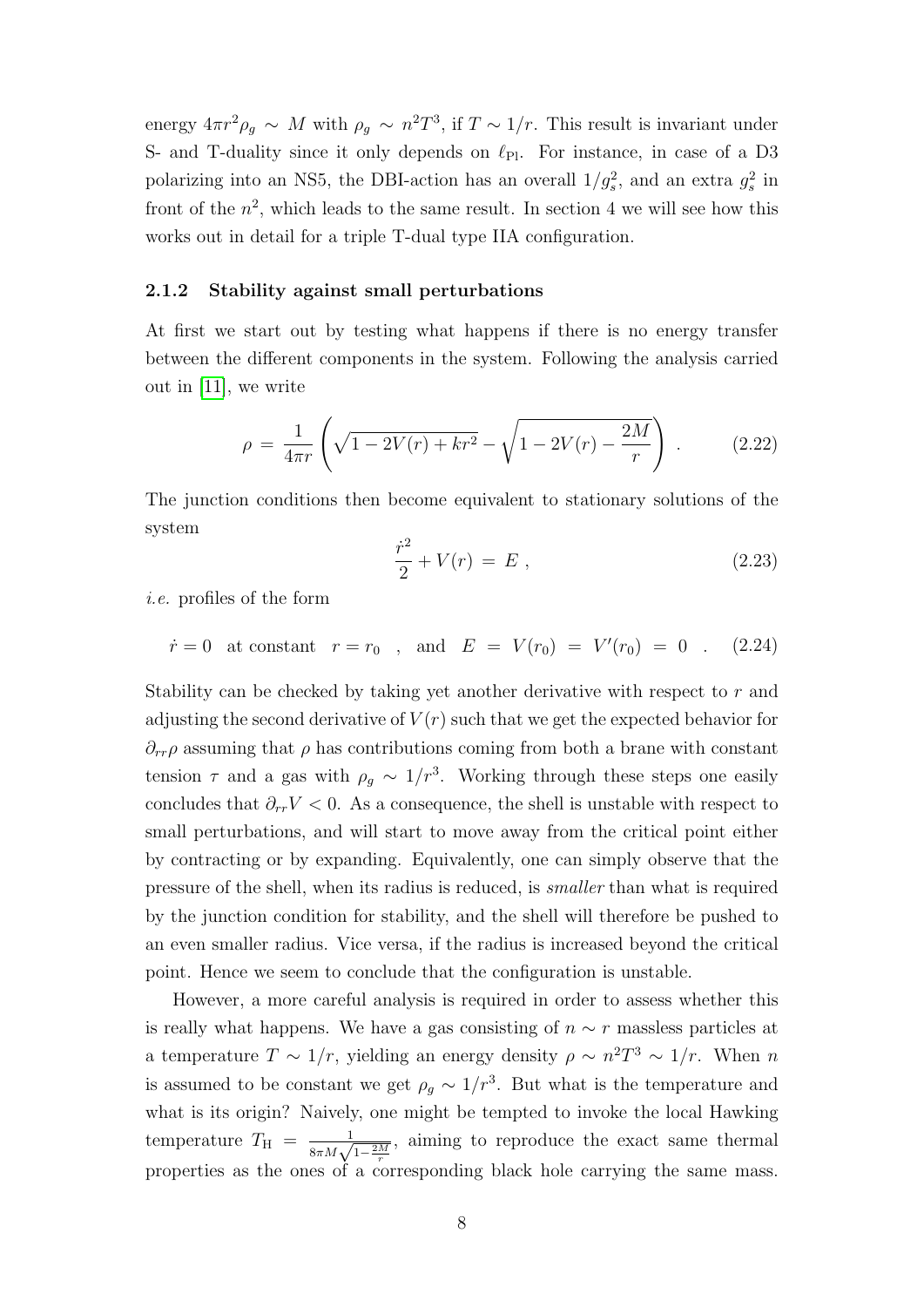However, there is no real reason for doing so. Instead, the natural temperature is the local Unruh temperature [\[20\]](#page-25-13)

$$
T_{\rm U} = \frac{a}{2\pi} = \frac{M}{2\pi r^2 \sqrt{1 - \frac{2M}{r}}},\qquad(2.25)
$$

where  $a$  is the proper acceleration of the shell. This is the temperature that is measured by an observer in the rest frame of the static shell, and it is reasonable to assume that the gas on top of the shell is heated to the same temperature. It is only when  $r \to 2M$  that  $T_U \to T_H$ , and it is lower otherwise. A well known way to argue for the Hawking temperature, is indeed to support the microscopic degrees of freedom of the black hole on a membrane which is placed at a Planck length or so away from the horizon. The local Unruh temperature will be red shifted to the Hawking temperature far away. We will argue in just the same way, but assume our shell to be much further away from the would-be horizon, as shown in figure [2](#page-7-1) on page [7.](#page-7-1) In particular, at  $r = \frac{9M}{4}$  we find the local temperature to be given by  $T_U = \frac{8}{27\pi M}$ . If this is the temperature of the black shell in its local rest frame, the temperature measured by an asymptotic observer  $(\text{at } r \to \infty)$  will be  $\frac{8}{81\pi M} < \frac{1}{8\pi M}$ .

If we were to compress the shell, at constant  $n$ , and with no extra transfer of the energy to the gas,  $\rho_g$  would simply respond as  $\rho_g \sim 1/r^3$ . On the other hand, if we assume that the temperature adjusts itself to the new Unruh temperature the situation will be completely different. Some energy then needs to be transferred to the gas, and the only possible source is the brane<sup>[5](#page-9-0)</sup>.

Let us see how this works in detail. We work to lowest order, and neglect the subleading contribution from the stiff gas. To this end, we split the continuity equation  $(2.3)$  on page [4](#page-4-2) into two parts, one for the brane and one for the gas:

$$
\dot{\tau} = -j , \qquad (2.26)
$$

$$
\dot{\rho_g} + \frac{3\dot{r}}{r} \rho_g = j , \qquad (2.27)
$$

where  $j$  is a source term. This can also be written as

$$
\partial_r \tau = -\frac{j}{\dot{r}}, \qquad (2.28)
$$

$$
\partial_r \rho_g + \frac{3}{r} \rho_g = \frac{j}{\dot{r}} \,. \tag{2.29}
$$

The source term j represents the energy transfer that adjusts the temperature of the gas so that it follows the Unruh temperature. It cancels out in the expression

<span id="page-9-0"></span> $5$ The scenario is exactly the same as was proposed in [\[21\]](#page-26-0) in the context of non-Bunch-Davies vacua in an inflationary cosmology. There, particle creation depletes the cosmological constant and leads to running.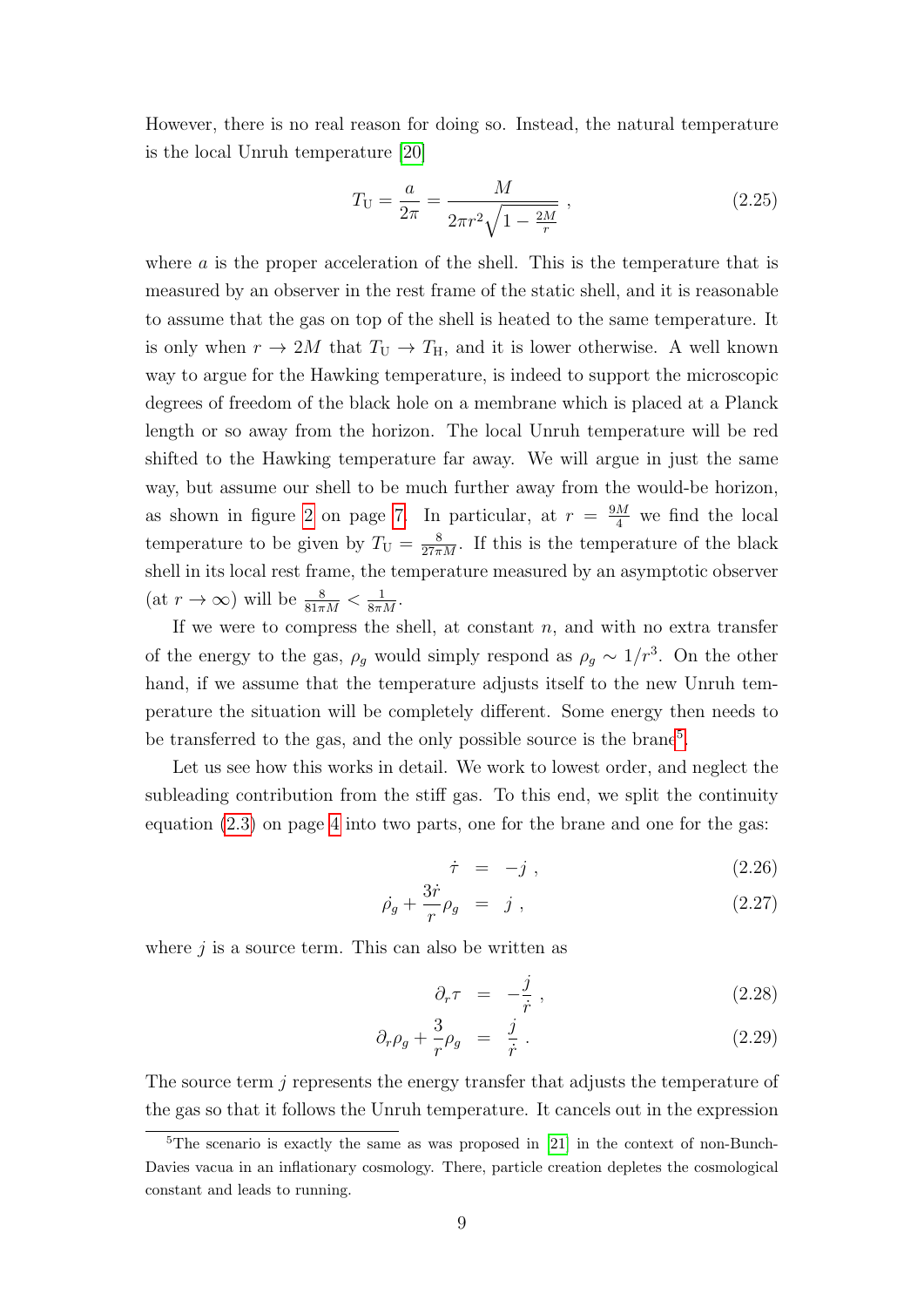of the total energy, thus correctly accounting for an energy transfer. Varying the first junction condition, assuming that it always holds, we get

$$
\partial_r \tau + \partial_r \rho_g = -\frac{4}{81\pi m^2} \,. \tag{2.30}
$$

Assuming further that n be unaffected as the brane changes its temperature, we use  $\frac{\partial_r T}{T} = -\frac{8}{3\Lambda}$  $\frac{8}{3M}$  to get  $\partial_r \rho_g = 3 \frac{\partial_r T}{T} \rho_g = -\frac{8}{27\pi^2}$  $\frac{8}{27\pi m^2}$ . This allows us to determine the change in the brane tension to be

$$
\partial_r \tau = \frac{20}{81\pi m^2} \,. \tag{2.31}
$$

That is, the tension of the brane reduces when  $r$  is decreased. We now find:

$$
\partial_r p = -\partial_r \tau + \frac{1}{2} \partial_r \rho_g = -\frac{32}{81\pi m^2} < -\frac{14}{81\pi m^2} \,, \tag{2.32}
$$

where we have compared with the derivative of the second junction condition. We conclude that if the shell is compressed, the pressure of the shell becomes larger than what the junction condition requires for stability, and the shell is pushed back out. Vice versa for a shell at a larger radius. Physically, this is just what one would expect. When the shell is compressed, the gas is heated up and wants to be pushed back out. Similarly, energy is depleted from the brane that relaxes its grip and lets the shell move back out.

Note that, in the above argument, we have assumed that  $n$  does not change. If we compress the brane, heating up the system, one would at least naively expect n, the number of dissolved brane/anti-brane pairs, to increase. This would increase the energy of the gas even further, in favor of stability. On the other hand, if  $n \sim r$  as is the case at equilibrium, the energy increase of the gas will be somewhat reduced. Nevertheless, it is easy to check that the system will still be stable.

In our analysis we have ignored finite size effects and possible effects due to strong coupling. A full analysis would require a better understanding of the detailed dynamics of the gas, and the other matter components on the shell. With this caveat, we conclude that the shell is *stable* under small perturbations provided that the gas is allowed to adjust itself to the Unruh temperature.

#### <span id="page-10-0"></span>2.2 (Non-)extremal Reissner-Nordström black hole

Let us now move to considering a black shell carrying some net electromagnetic charge, thus effectively describing an outer Reissner-Nordström black hole geometry. The construction works similarly to the previous case, at least in spirit.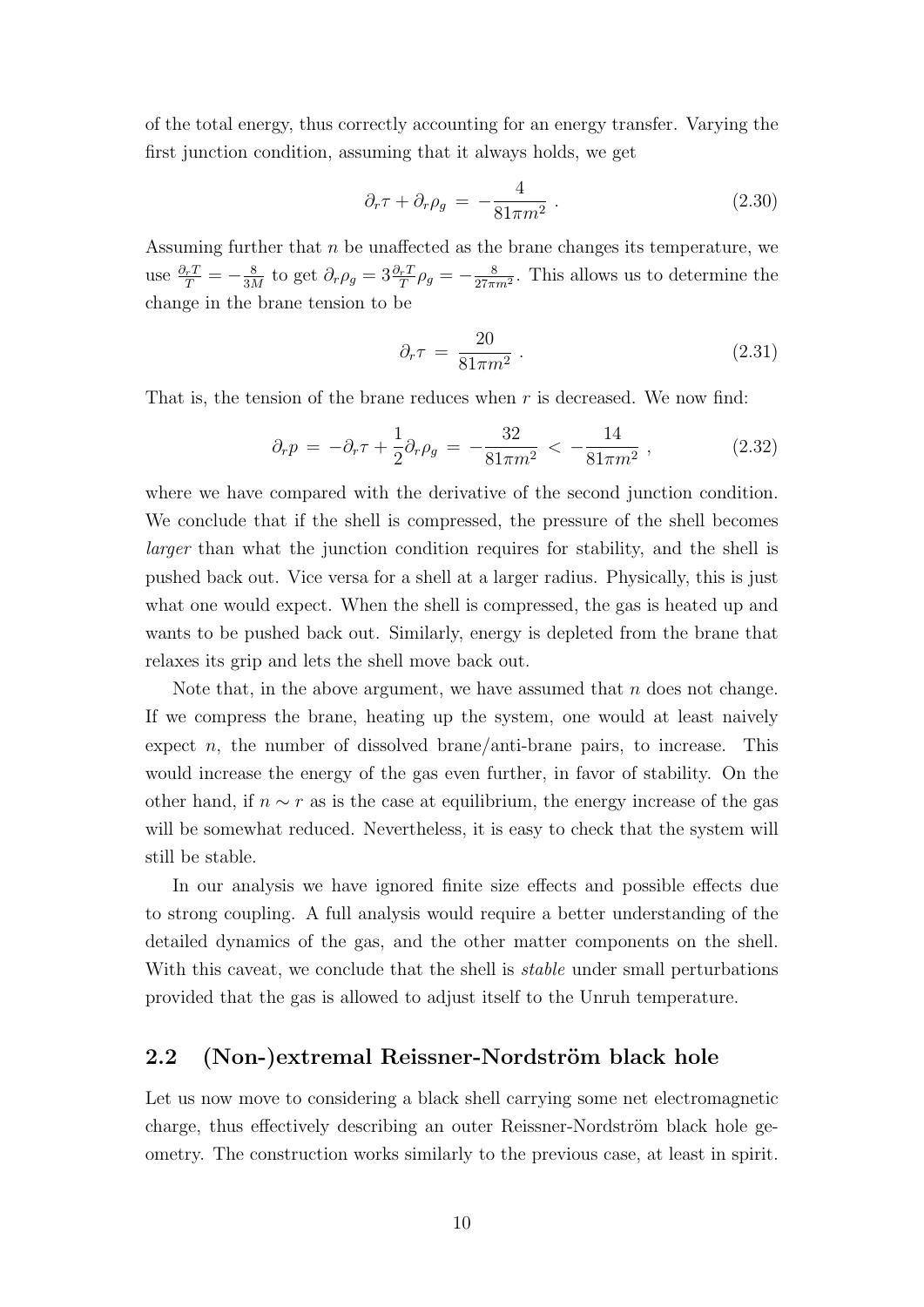The junction conditions are now given by

$$
\rho = \frac{1}{4\pi r} \left( \sqrt{1 + kr^2} - \sqrt{1 - \frac{2M}{r} + \frac{Q^2}{r^2}} \right) , \qquad (2.33)
$$

$$
p = \frac{1}{8\pi r} \left( \frac{1 - \frac{M}{r}}{\sqrt{1 - \frac{2M}{r} + \frac{Q^2}{r^2}}} - \frac{1 + 2kr^2}{\sqrt{1 + kr^2}} \right) ,
$$
 (2.34)

and the radius of the shell solves

$$
1 - \frac{M}{r} = 2f(r)^{1/2} - f(r) , \qquad (2.35)
$$

where  $f(r) \equiv 1 - \frac{2M}{r} + \frac{Q^2}{r^2}$  $\frac{Q^2}{r^2}$ . The local Hawking temperature is given by

$$
T_{\rm H} = \frac{\kappa(r_+)}{2\pi} \frac{1}{f(r)^{1/2}} \,, \tag{2.36}
$$

where

$$
\kappa(r) = \frac{1}{2}f'(r) = \frac{M}{r^2} - \frac{Q^2}{r^3} \,,\tag{2.37}
$$

is the surface gravity at radius r. In particular,  $\kappa(r_+) = \frac{r_+ - r_-}{2r_+^2}$  where  $r_{\pm} \equiv M \pm \frac{1}{2}$  $\sqrt{M^2-Q^2}$ . For us the relevant temperature is again the Unruh temperature, which is in turn given by

$$
T_{\rm U} = \frac{\kappa(r)}{2\pi} \frac{1}{f(r)^{1/2}} \,, \tag{2.38}
$$

evaluated at the radius of the shell.

Let us now focus on the near-extremal limit for a Reissner-Nordström black hole. It may be seen that the aforementioned limit is approached by taking

$$
\frac{M}{r} = 1 - \epsilon_1 , \qquad (2.39)
$$

$$
\frac{Q^2}{r^2} = 1 - \epsilon_2 , \t\t(2.40)
$$

where  $\epsilon_2 = 2\epsilon_1 - \frac{\epsilon_1^2}{4}$  such that  $p_g = \frac{1}{2}$  $\frac{1}{2}\rho_g$ . The surface gravity vanishes in the extremal limit, but the blow up of the blueshift as the horizon is approached still turns out to yield a finite temperature given by

$$
T_{\rm RN} = \frac{1}{\pi M} \,. \tag{2.41}
$$

Interestingly, we find that the entropy of the black hole in the extremal limit can be carried by a gas at non-zero temperature. In this way we hope to have clarified a long-standing confusion concerning the possibility for an extremal Reissner-Nordström black hole to carry non-vanishing entropy. The confusion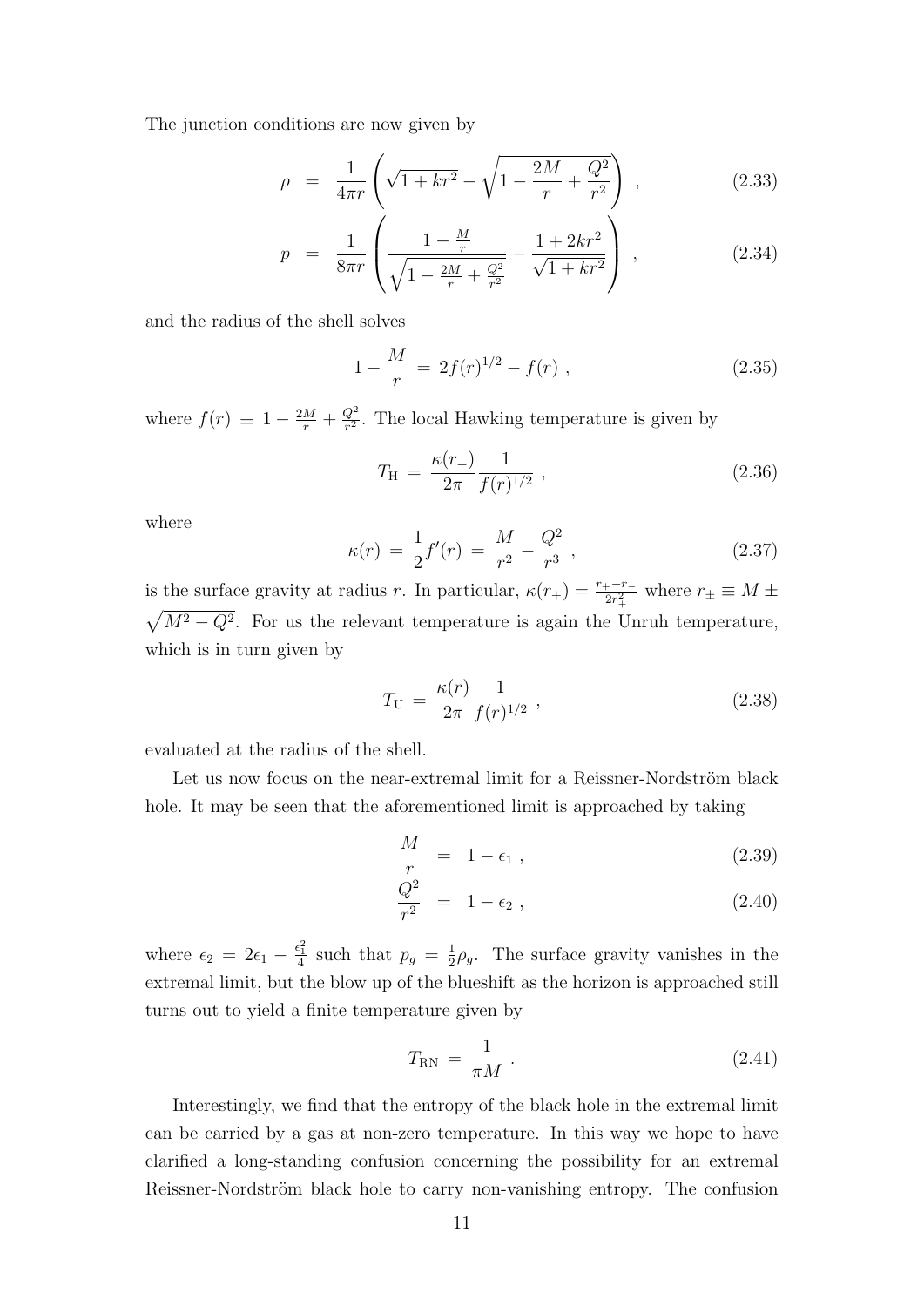arises from the fact that, while a semiclassical calculation would seem to indicate that such an object should have vanishing entropy, the area of its event horizon is non-zero [\[22,](#page-26-1) [23\]](#page-26-2) (see also [\[24\]](#page-26-3)).

In this context one should note that there is an alternative way of solving the junction conditions in case of the extremal Reissner-Nordström black hole. Just assume a shell enclosing a region of flat space with zero cosmological constant, with the junction conditions collapsing to

$$
\rho = \frac{Q}{4\pi r^2} \,, \tag{2.42}
$$

$$
p = 0, \qquad (2.43)
$$

where  $Q = M$ . This is simply a shell of pressure-less dust that can be put at any radius outside of the horizon, and is a simple consequence of the cancellation of the gravitational and electric forces between the particles. If we take the limit of a large number of particles we get a continuous shell with a metric without any singularities. The mass of the black hole is fully carried by the D-particles, and there is no need for a gas. We think that this latter construction with dust could be closer to the fuzzballs of [\[25,](#page-26-4)[26\]](#page-26-5) than the ones with branes above. The goal in these papers was to construct horizonless black holes using a finite number of particles. This can be achieved if the particles in the multi-centered solutions are carefully positioned just at the right places. Our continuum limit is of course not sensitive to these details. This kind of extremal black hole cannot be obtained through a limit of the non-extremal case, which, we suggest, leads to the inevitable presence of branes in which the dust is dissolved.

To our understanding, there exist, therefore, two different microscopic descriptions of an extremal black hole, one of which describes a supersymmetric system, whereas the other one does not. In one description the extremal black hole consists of charged dust at zero temperature, its (possibly) non-vanishing value of the entropy simply accounting for a non-trivial degeneracy index of the vacuum state of the system. This is the result which was first successfully reproduced in [\[27\]](#page-26-6) and subsequently in many other works in various other cases along the same lines. The other description instead retains a gas at finite temperature while taking the near-extremal limit of a non-extremal black hole. Far away from the black hole the temperature approaches zero, but just at the horizon a finite value remains in that limit. It is this gas that carries the entropy. For this mechanism to actually work, it is essential that the contribution to the mass due to the elementary charges, or D-particles, be suppressed and effectively vanishing. As explained previously, this comes about since they are dissolved in the high tension brane.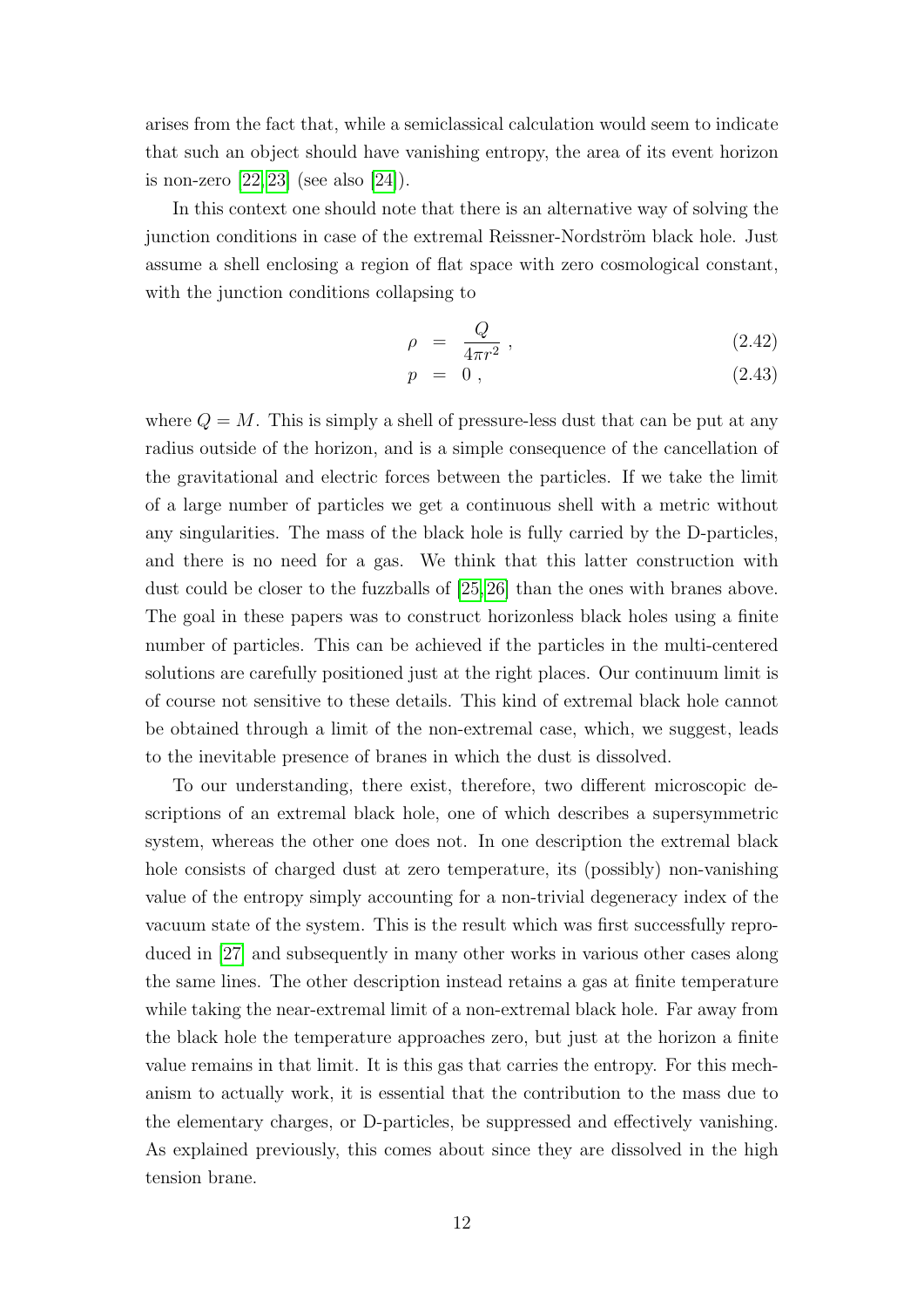### <span id="page-13-0"></span>3 Bubble nucleation

So far we have managed to establish the existence of ultra compact objects in the form of black bubbles of AdS space. There are now two important things we need to do. First, we need to check the stability of the Minkowski vacuum against spontaneous and disastrous formation of bubbles leading to a phase transition. Second, we need to show that stable bubbles are likely to form at the end of gravitational collapse.

The probability of tunneling can be obtained by integrating the junction condition corresponding to energy conservation. Following the analysis initiated in [\[28\]](#page-26-7), and further expanded in [\[29\]](#page-26-8), we write the junction condition between AdS space and Minkowski as

$$
\frac{\partial B}{\partial r} = 6\pi^2 r^2 \left( \rho - \frac{1}{4\pi r} \left( \sqrt{1 + kr^2} - 1 \right) \right) = 0 , \qquad (3.1)
$$

where  $B$  is the instanton action, and the probability of tunneling can be written  $\sim e^{-B}$ . Integrating, and fixing the constant of integration so that B vanishes at  $r = 0$ , we find

$$
B = 2\pi^2 \rho r^3 - \frac{\pi}{2} \left( \frac{\left(1 + kr^2\right)^{3/2} - 1}{k} - \frac{3r^2}{2} \right) \,. \tag{3.2}
$$

Here we have assumed that  $\rho$  is a constant representing pure tension.

If we evaluate the instanton action at its extremum, i.e., when the junction condition is satisfied, we find

$$
B = \frac{\pi r^2}{4} + \frac{\pi}{2k} \left( 1 - \sqrt{1 + kr^2} \right) . \tag{3.3}
$$

The actual value is set by the tension  $\rho$  of the brane, and the cosmological constant within the bubble. With the AdS-radius much larger than the Planck scale it follows that  $B$  is always of order  $r^2$  in Planck units. If this radius is at least a few orders of magnitude larger than the Planck scale, the formation of bubbles is heavily suppressed. In the limit which is relevant to us, the radius is much larger than the AdS-radius, and therefore  $B \sim \frac{\pi r^2}{4}$  $rac{r^2}{4}$  (in Planck units).

A natural question that may arise at this point concerns tunneling during gravitational collapse. Let us now assume, for simplicity, that the collapsing star is in the form of a thin shell of matter with Schwarzschild geometry on the outside, and Minkowski space on the inside. As we have seen, the formation of an AdS-bubble somewhere inside of the collapsing shell will be heavily suppressed, unless it lands right on top of the shell. In such a case, it can then immediately absorb all of the matter content, and transform it into brane/anti-brane pairs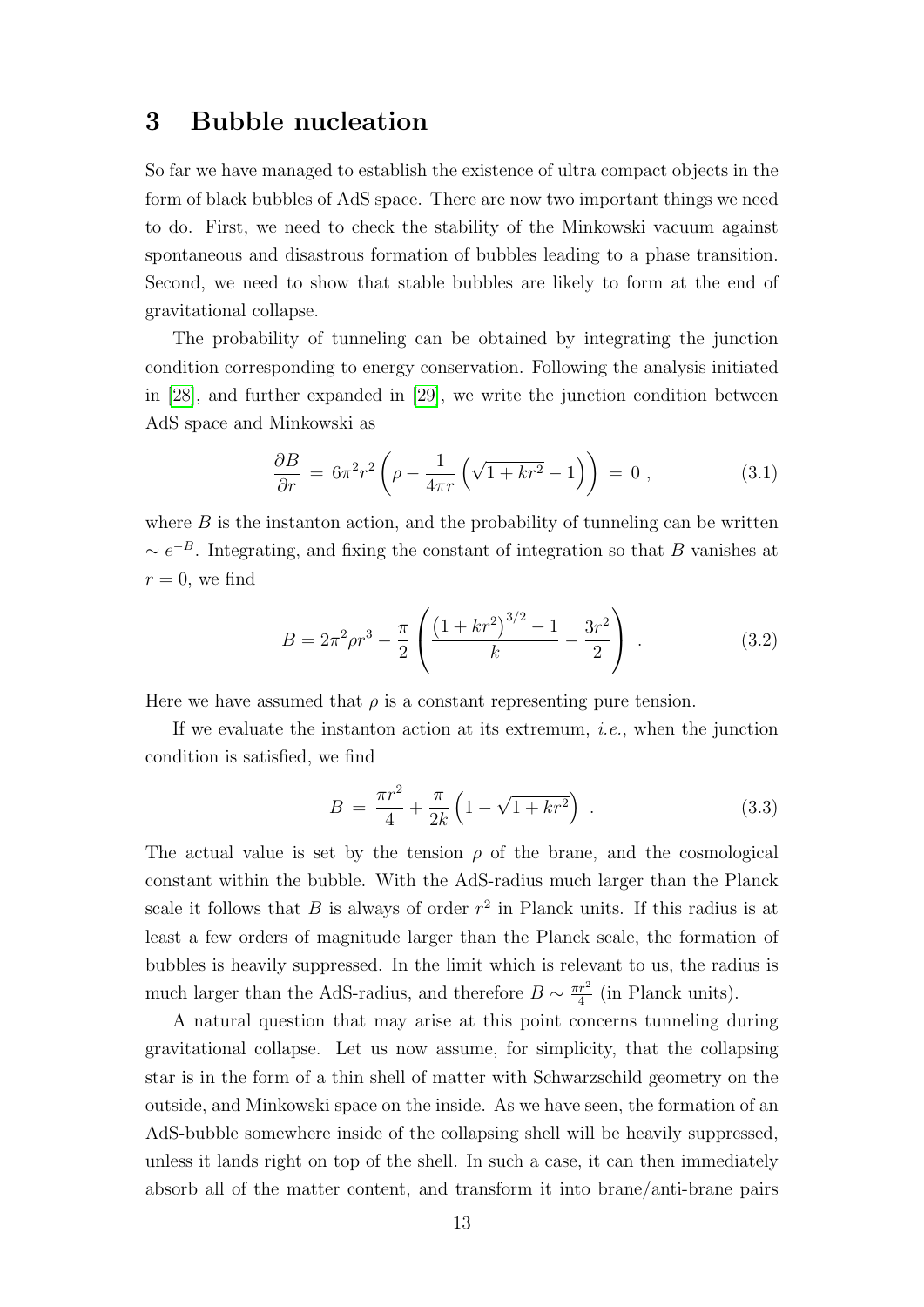supporting a gas of open strings with high entropy. Let us consider the moment when the shell is about to pass through the Buchdahl radius. It is easy to calculate the entropy that is available at this point.

Using  $dE = T dS$ , and working in a time frame far away from the system where  $E = M$  and  $T = \frac{8}{81\pi M}$ , we recover the standard expression for the entropy given by  $S = \pi r^2$ , provided that  $r = \frac{9M}{4}$  $\frac{M}{4}$ . The tunneling rate is then given by

$$
\Gamma \sim e^{-\frac{\pi r^2}{4}} e^{\pi r^2} \sim e^{\frac{3\pi r^2}{4}} \gg 1.
$$
 (3.4)

This suggests that the tunneling is extremely rapid, driven by the huge increase in entropy[6](#page-14-2) . To be precise, we should take into account the entropy already present in the matter shell but this will be tiny compared to the one carried by the walls of the final AdS-bubble.

Now one might actually wonder whether the tunneling can happen already if the shell has a much larger radius than the Buchdahl radius. This is a more difficult fact to be assessed. The system would be then out of equilibrium, but if it still made sense to associate a temperature with the system, then it should be lower. This could lead to a reduced number of brane/anti-brane pairs, fewer degrees of freedom, and overall a lower entropy. At some critical radius, larger than the Buchdahl radius, entropy can no longer compensate for the low tunneling amplitude. If our proposal is correct, one should therefore expect tunneling to occur some time after this critical radius is crossed, but before the Buchdahl radius is reached. If the shell forms at a radius larger than the Buchdahl radius, there will be oscillations and emission of energy before it settles down at the Buchdahl radius.

### <span id="page-14-0"></span>4 A stringy realization

So far we have proposed a 4D effective model capturing some essential features of spherically symmetric black holes and discussed some relevant thermodynamical properties thereof. In this last section we further investigate how this may be, first of all, embedded in a 4D supergravity context, and, secondly, we present a concrete stringy setup realizing it.

#### <span id="page-14-1"></span>4.1 Black shells in SUGRA

We will now investigate how to realize the above construction within a particular  $\mathcal{N}=1$  D = 4 supergravity coupled to three chiral multiplets inspired from flux

<span id="page-14-2"></span> $\overline{6}$ The argument reminds in spirit that of [\[30\]](#page-26-9), which has been employed in the context of fuzzballs. There, the corresponding tunneling rate was found to be unity.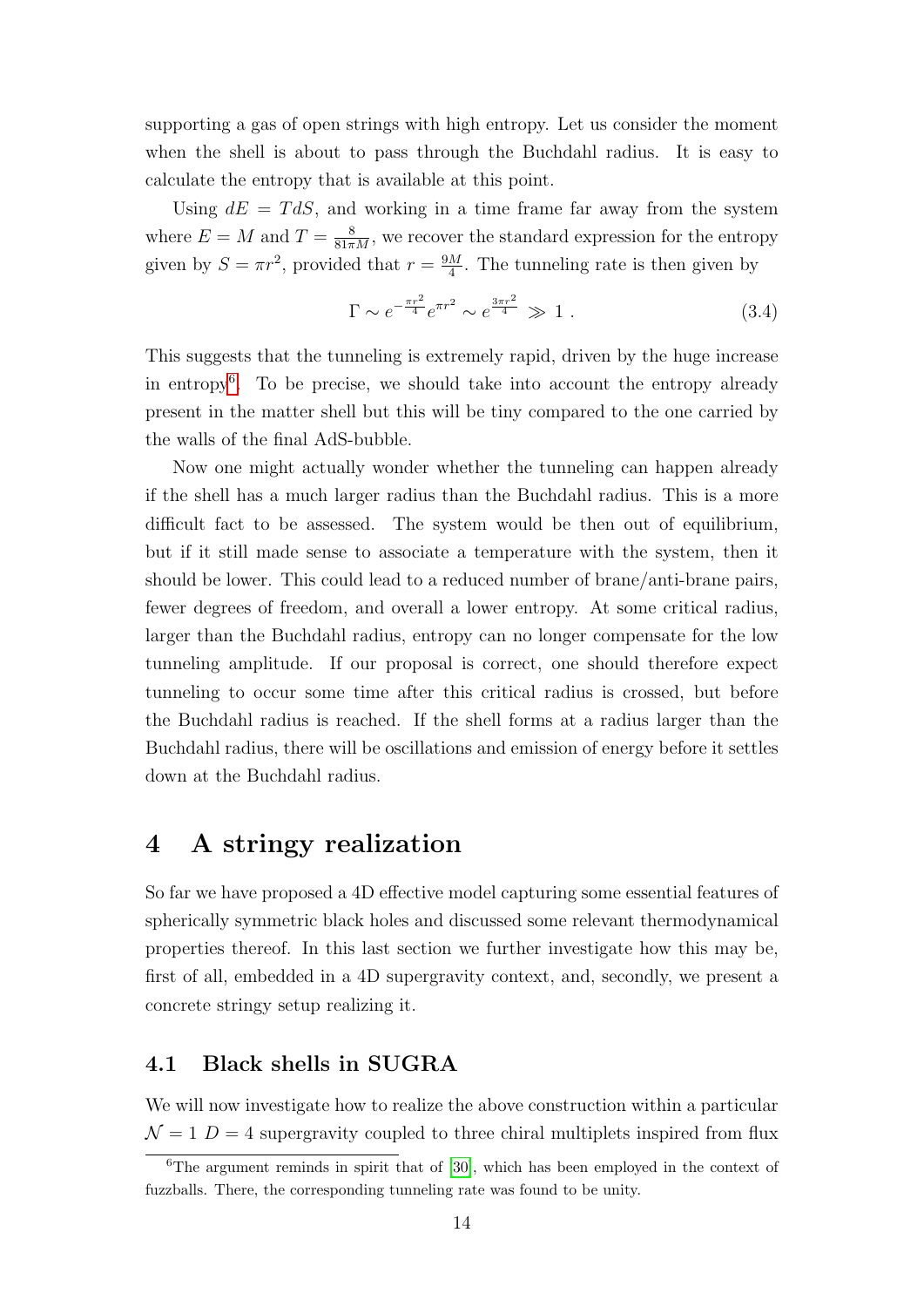compactifications of type II string theory. Consider a spherical bubble with a supersymmetric AdS vacuum in the interior. We label the superpotential inside the bubble by  $W_2$ . Outside the bubble we consider a no-scale non-supersymmetric Minkowski vacuum, which we label by  $W_1$ , *i.e.* 

$$
W_2 \neq 0 , \qquad DW_2 = 0 , \qquad (4.1)
$$

$$
W_1 \neq 0 , \qquad DW_1 \neq 0 , \qquad (4.2)
$$

where  $D$  denotes the Kähler covariant derivative operator. The scalar potential in this  $\mathcal{N} = 1$  D = 4 SUGRA is given by

$$
V = e^{K} \left( -3|W|^{2} + |DW|^{2} \right) , \qquad (4.3)
$$

where K represents the Kähler potential and  $W$  is the holomorphic superpotential which we think of as perturbatively induced by fluxes and internal curvature. The AdS vacuum inside the bubble is therefore given by  $V = -3|W_2|^2 \equiv \Lambda$ . This was defined in section [2.1](#page-3-1) on page [3](#page-3-1) in terms of k as  $k \equiv |\Lambda|/3$ , which gives  $\sqrt{k} = |W_2|$ .

The shell should have a tension at least as large as the shift in the superpotential across it

$$
\tau \ge \frac{|W_2 - W_1|}{4\pi} \,. \tag{4.4}
$$

On the other hand, from our solution to the junction conditions in equation [\(2.16\)](#page-6-2) on page [6,](#page-6-2)

$$
\tau = \frac{|W_2|}{4\pi} - \frac{1}{6\pi r} + \frac{1}{16\pi |W_2| r^2} , \qquad (4.5)
$$

where we have used  $\sqrt{k} = |W_2|$ . For a deep AdS vacuum, the last term is extremely small and can be ignored. The second term is subleading but imposes an upper bound on the tension of the brane

$$
\frac{|W_2|}{4\pi} \ge \tau \tag{4.6}
$$

This gives a bound for the tension of the shell as

$$
\frac{|W_2|}{4\pi} \ge \tau \ge \frac{|W_2 - W_1|}{4\pi} \,. \tag{4.7}
$$

We assume  $W_2$  to be the same for all black holes of sufficiently large masses, and all charges. This means that there is a minimum possible value for their size. As we have seen, this will be set by high energy physics and will typically be a few orders of magnitude away from the string scale.

Let us now consider the case of the minimum tension bubble of AdS space inside a pure Minkowski background. Such a shell, however, is not stationary.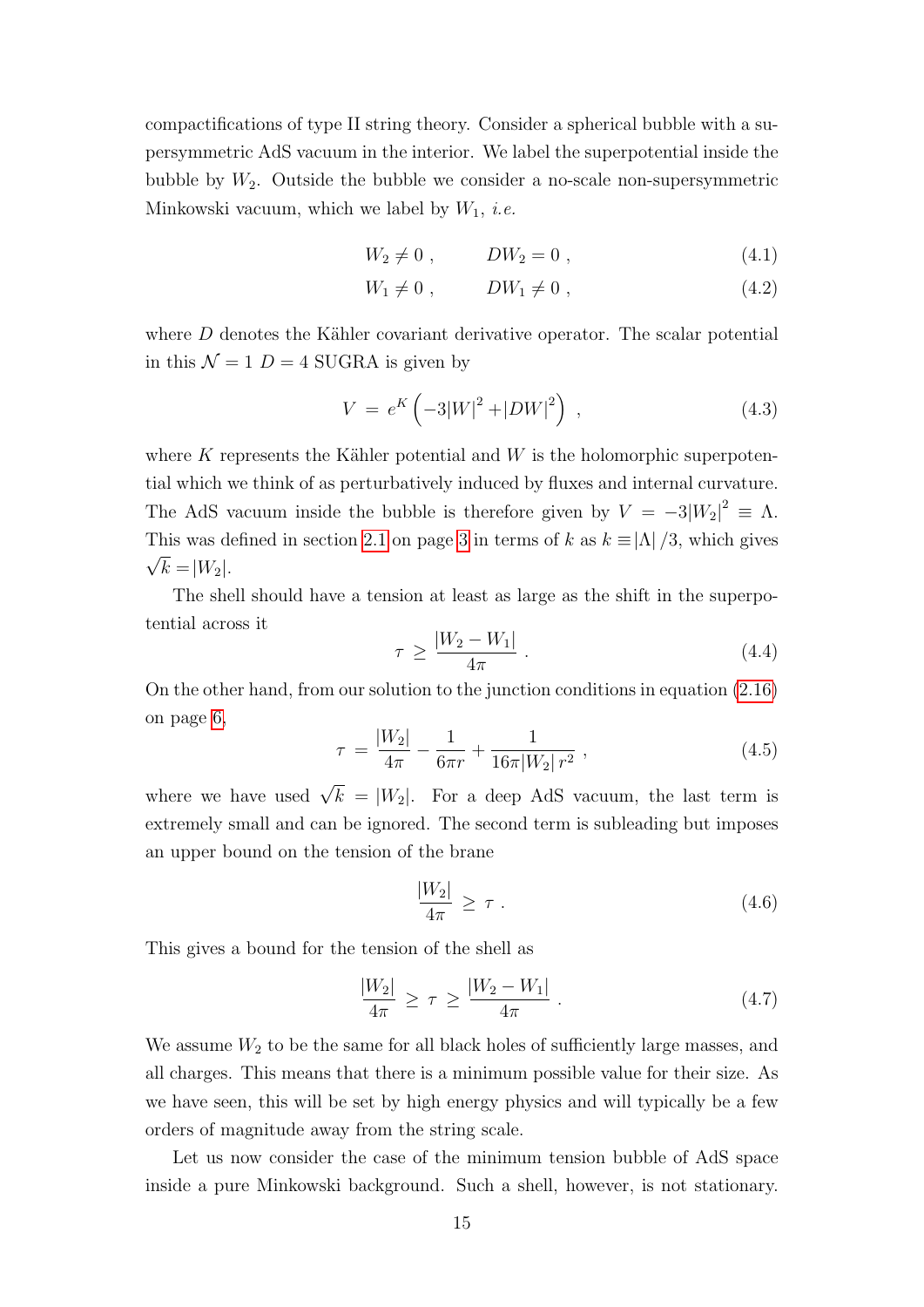This can easily be seen by realizing that the junction conditions in equation [\(2.1\)](#page-4-0) on page [4](#page-4-0) do not have a solution when the geometry outside of the bubble is Minkowski (*i.e.*  $M = 0$ ). This happens because the junction condition corresponding to energy conservation is solved when the kinetic energy is taken into account, but the junction condition for pressure cannot be satisfied, indicating that there is a net force causing the shell to expand. In a frame of reference that is at rest with respect to the center of the shell, the speed of the expanding shell will approach the speed of light as the radius increases and the shell approaches a flat wall. There is no stationary solution with a flat wall separating AdS from Minkowski spacetime. Luckily, as we have seen in the previous section, the probability of nucleating such an ultra-extremal bubble is very low, and it will take long before the Minkowski space time is destroyed.

#### <span id="page-16-0"></span>4.2 A model in string theory

Before moving to the actual stringy realization of the above 4D supergravity model, an important remark is due. In section [2.1.1,](#page-3-2) we went through the counting of the expected amount of degrees of freedom carried by D5-branes wrapped along three compact dimensions and obtained  $n \sim \frac{r}{\ell r}$  $\frac{r}{\ell_{\text{Pl}}}$  as a result. Our concrete realization of the shell will actually involve a four-charge brane system dissolved on the shell, where furthermore all four charges will have to be identified in order to correctly reproduce a 4D Reissner-Nordström black hole. It is therefore natural to require the size of the internal dimensions to be such that the tension of all four branes carrying the charges are the same. In addition, the tensions of the four branes into which they polarize should also be the same. Furthermore, if these branes contribute a fixed fraction to the tension of the shell it follows that  $n \sim \frac{r}{\ell_r}$  $\frac{r}{\ell_{\rm Pl}}$ .

After making this remark, let us now construct a concrete realization of such a system in string theory. We will work in type IIA string theory on  $\mathbb{T}^6 / (\mathbb{Z}_2 \times \mathbb{Z}_2)$ and comment on type IIB at the end. In this case, we retain three complex scalar fields denoted by  $(S, T, U)$ . The Kähler potential reads

$$
K = -\log(-i(S - \bar{S})) - 3\log(-i(T - \bar{T})) - 3\log(-i(U - \bar{U})) , \quad (4.8)
$$

while the superpotential can be written as

$$
W = a_0 - 3a_1U + 3a_2U^2 - a_3U^3 - b_0S + 3b_1SU + 3c_0T + 3c_1TU , \qquad (4.9)
$$

where the one-to-one relationship between the above various superpotential couplings and type IIA fluxes can be read from table [1](#page-17-0) on the following page. Let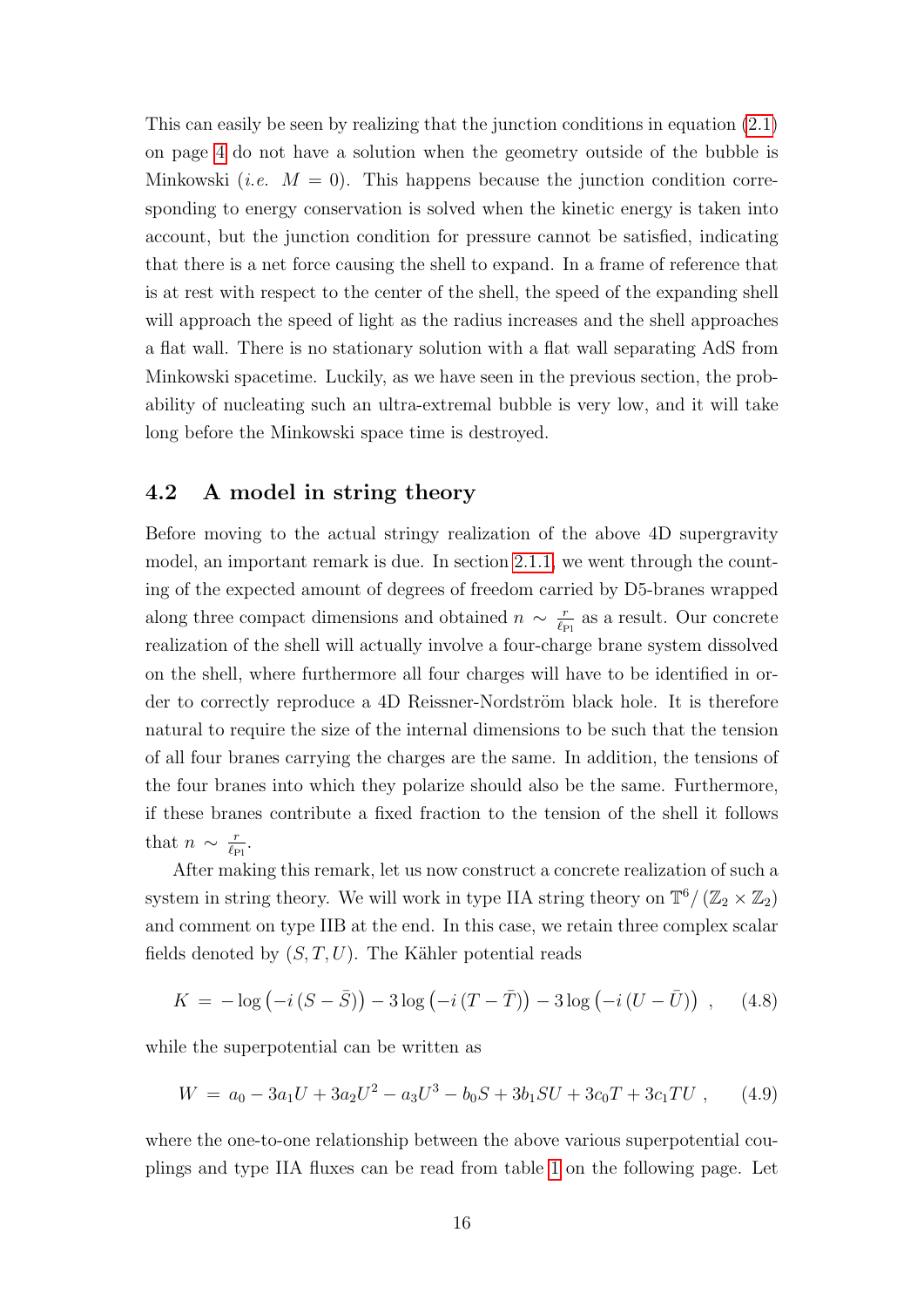| Type IIA fluxes | $W$ couplings      |
|-----------------|--------------------|
| $F_{(0)}$       | $a_3$              |
| $F_{(2)}$       | $a_2$              |
| $F_{(4)}$       | $a_1$              |
| $F_{(6)}$       | $\boldsymbol{a}_0$ |
| $H_{(3)}$       | $b_0$              |
| $H_{(3)}$       | c <sub>0</sub>     |
| $\omega$        | $b_1$              |
| $\iota$         | $c_{1}$            |

<span id="page-17-0"></span>Table 1: The dictionary between type IIA fluxes and superpotential couplings in compactifications on a twisted  $\mathbb{T}^6 / (\mathbb{Z}_2 \times \mathbb{Z}_2)$  with R-R & NS-NS fluxes, as well as well including metric flux  $\omega$ . Repeated fluxes may have different independent components inducing different superpotential terms.

us now consider a no-scale Minkowski background with the superpotential given by √

$$
W_1 = \sqrt{k} \left( 3b_1 U^2 + b_0 U^3 - b_0 S + 3b_1 SU \right) , \qquad (4.10)
$$

where  $k$  is a normalization that will become relevant in the following. In this background, we place a shell composed of the branes in table [2](#page-18-0) on the next page. We want to construct a supersymmetric AdS vacuum inside the shell for which we pick the solution from [\[31\]](#page-26-10) given by

$$
W_2 = \sqrt{k} \left( \frac{3\sqrt{10}}{2} - \frac{3\sqrt{6}}{2} U - \frac{\sqrt{10}}{2} U^2 - \frac{5}{\sqrt{6}} U^3 + \frac{\sqrt{6}}{3} S + \sqrt{10} SU + \sqrt{6} T + 3\sqrt{10} TU \right),
$$
\n(4.11)

where  $k$  is given in terms of the AdS vacuum as before. The difference in the superpotential across the shell should be generated by shifts in the fluxes associated with a brane whose tension must obey  $\tau \geq |\Delta W|/4\pi$ . Our goal therefore is to choose parameters such that this brane be composed of the branes listed it table [2](#page-18-0) on the following page.

To achieve this, we need to scale the moduli and move away from the origin of the moduli space by turning on axions and read off the corresponding fluxes. We do the following non-compact  $SL(2)^3$  transformations

$$
S \rightarrow x \ S + \tilde{x} \ , \tag{4.12}
$$

$$
T \rightarrow y T + \tilde{y} , \qquad (4.13)
$$

$$
U \rightarrow z U + \tilde{z} , \qquad (4.14)
$$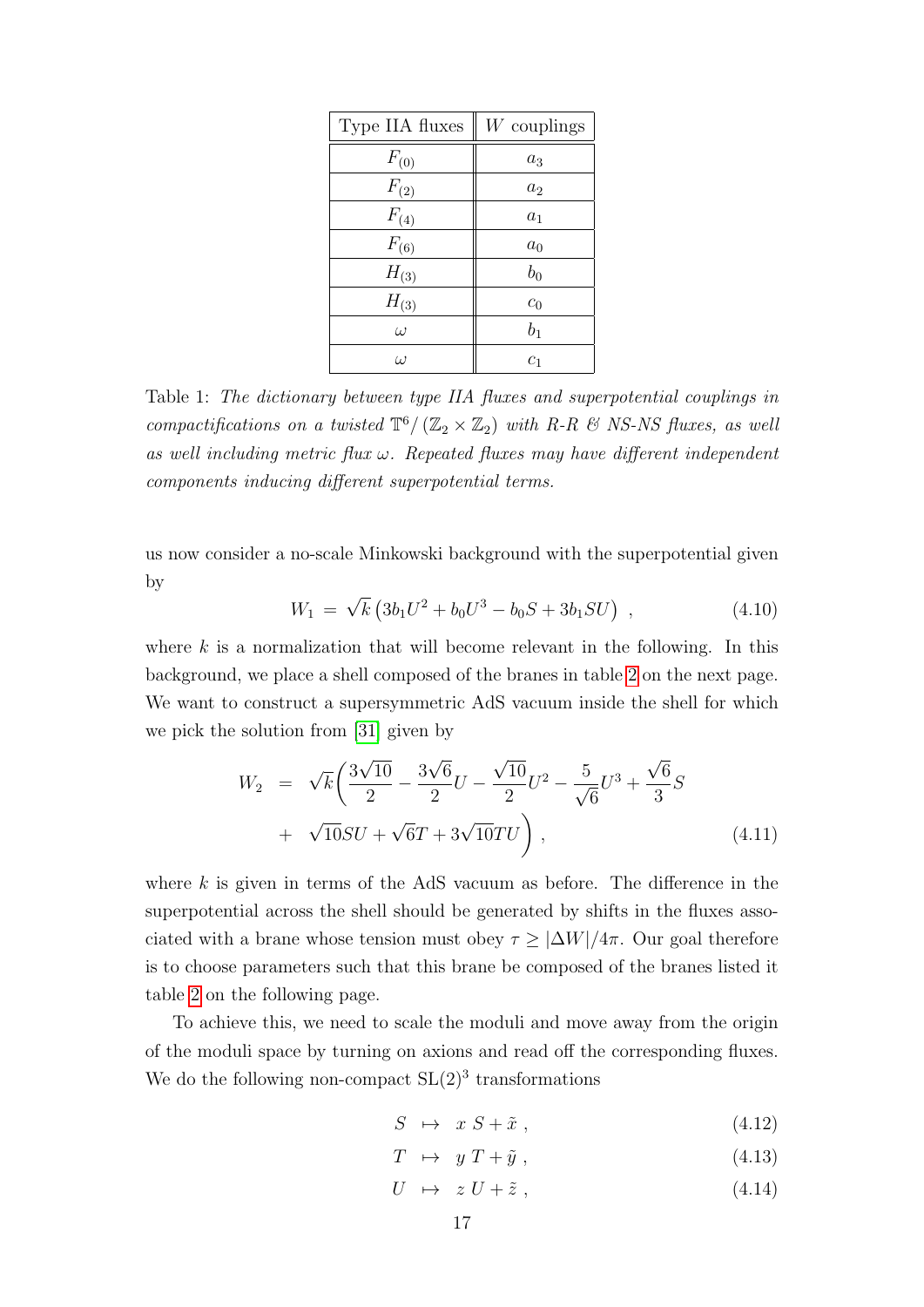|                 | $t\,$     | $\xi_1$   | $\xi_2$   | $\boldsymbol{r}$ | $x_1$     | $x_2$     | $x_3$     | $x_4$     | $x_5$     | $x_6$     |
|-----------------|-----------|-----------|-----------|------------------|-----------|-----------|-----------|-----------|-----------|-----------|
| D <sub>8</sub>  | $\otimes$ | $\otimes$ | $\otimes$ |                  | $\otimes$ | $\otimes$ | ⊗         | ⊗         | $\otimes$ | $\otimes$ |
| D <sub>4</sub>  | $\otimes$ | ⊗         | $\otimes$ |                  | $\otimes$ | $\otimes$ |           |           |           |           |
| D <sub>4</sub>  | $\otimes$ | $\otimes$ | $\otimes$ |                  |           |           | ⊗         | ⊗         |           |           |
| D <sub>4</sub>  | $\otimes$ | ⊗         | ⊗         |                  |           |           |           |           | ⊗         | ⊗         |
| NS <sub>5</sub> | $\otimes$ | $\otimes$ | $\otimes$ |                  | $\otimes$ |           | $\otimes$ |           | $\otimes$ |           |
| NS <sub>5</sub> | ⊗         | ⊗         | ⊗         |                  |           |           |           | ⊗         | $\otimes$ | $\otimes$ |
| NS <sub>5</sub> | $\otimes$ | $\otimes$ | $\otimes$ |                  | ⊗         | ⊗         |           |           |           | $\otimes$ |
| NS <sub>5</sub> | $\otimes$ | $\otimes$ | $\otimes$ |                  |           | $\otimes$ | ⊗         | ⊗         |           |           |
|                 |           |           |           |                  |           |           |           |           |           |           |
| KK <sub>5</sub> | $\otimes$ | ⊗         | $\otimes$ |                  | $\otimes$ |           | ⊗         |           | iso       | $\otimes$ |
| KK <sub>5</sub> | $\otimes$ | $\otimes$ | $\otimes$ |                  | $\otimes$ | $\otimes$ | iso       |           | $\otimes$ |           |
| KK <sub>5</sub> | $\otimes$ | $\otimes$ | $\otimes$ |                  | iso       |           | ⊗         | $\otimes$ | $\otimes$ |           |
| KK <sub>5</sub> | $\otimes$ | ⊗         | ⊗         |                  |           | $\otimes$ |           | ⊗         | iso       | $\otimes$ |
| KK <sub>5</sub> | $\otimes$ | ⊗         | $\otimes$ |                  |           | $\otimes$ | iso       | $\otimes$ |           | $\otimes$ |
| KK <sub>5</sub> | $\otimes$ | ⊗         | $\otimes$ |                  | iso       | $\otimes$ |           | $\otimes$ |           | $\otimes$ |
| KK <sub>5</sub> | ⊗         | ⊗         | ⊗         |                  |           | $\otimes$ | ⊗         |           | ⊗         | iso       |
| KK <sub>5</sub> | $\otimes$ | ⊗         | ⊗         |                  | ⊗         |           |           | iso       | $\otimes$ | $\otimes$ |

<span id="page-18-0"></span>Table 2: Arrangement of branes comprising the shell. Each brane in this system realizes a jump of the corresponding flux when going across the shell.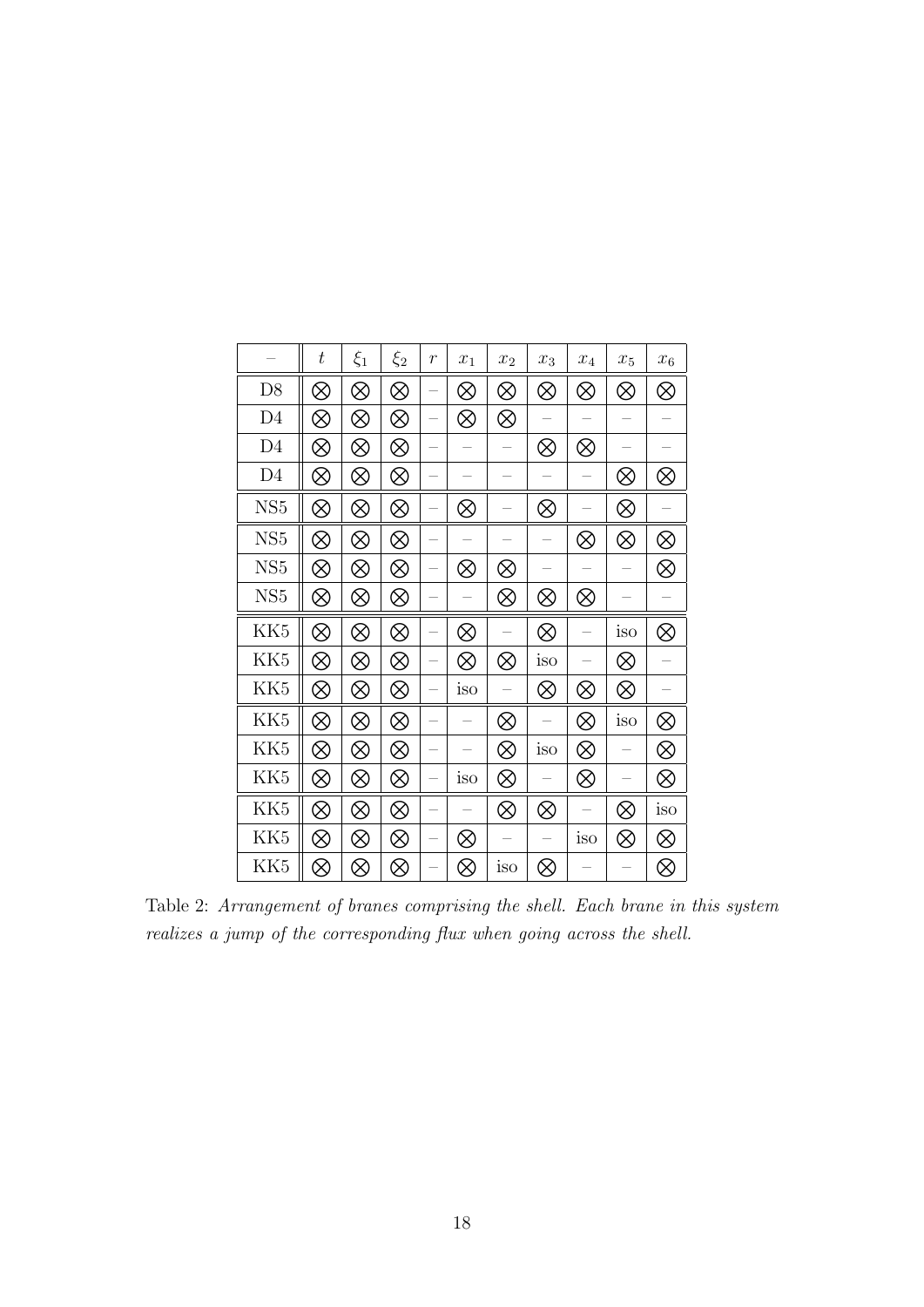where the shifts  $(\tilde{x}, \tilde{y}, \tilde{z})$  are given in terms of the rescaling parameters  $(x, y, z)$ by

$$
\begin{split}\n\tilde{x} &= \frac{3y + 2z - D}{8\sqrt{15}z} \,, \\
\tilde{y} &= \frac{-D\left((37 - 36x^2)yz + 2\left(54x^2 + 11\right)z^2 + 3y^2\right) + 3\left(36x^2 - 49\right)y^2z}{96\sqrt{15}z^2(y - 3z)} \\
&\quad \frac{-4\left(63x^2 + 187\right)yz^2 + 4\left(71 - 54x^2\right)z^3 + 9y^3}{96\sqrt{15}z^2(y - 3z)} \,, \\
\tilde{z} &= \frac{D\left((67 - 12x^2)yz + 2\left(18x^2 - 7\right)z^2 - 3y^2\right) + 3\left(71 - 12x^2\right)y^2z}{96\sqrt{15}yz(y - 3z)} \\
&\quad \frac{+28\left(3x^2 + 13\right)yz^2 + 4\left(18x^2 - 53\right)z^3 + 9y^3}{96\sqrt{15}yz(y - 3z)} \,,\n\end{split}
$$
\n(4.15)

with  $D$  defined as

<span id="page-19-0"></span>
$$
D \equiv \sqrt{9y^2 + 252yz - 476z^2} \ . \tag{4.16}
$$

These shifts in the moduli, shift the superpotentials  $W_1$  and  $W_2$ , and their difference  $\Delta W \equiv W_2 - W_1$ , in such a way that it is possible to satisfy the requirements of symmetry outlined in the beginning of the section. In particular we want a shift that is symmetric in all the fluxes of the form

$$
|\Delta a_1| = |\Delta a_3|,
$$
  $|\Delta b_0| = |\Delta c_0|,$   $|\Delta b_1| = |\Delta c_1|.$  (4.17)

Furthermore, our construction does not contain branes sourcing  $\Delta a_0$  or  $\Delta a_2$  on the shell and so we need them to vanish in  $\Delta W$ . This determines  $b_0$  and  $b_1$  in terms of  $(x, y, z)$  as

$$
b_0 = \frac{2z - 7y + D}{2\sqrt{6}y},
$$
  
\n
$$
b_1 = \frac{\sqrt{10}(y - 3z)}{3y},
$$
\n(4.18)

<span id="page-19-1"></span>where  $D$  is the quantity defined in equation [\(4.16\)](#page-19-0). In order to have ultracriticality i.e.

$$
\frac{|W_2|}{4\pi} \ge \frac{|W_2 - W_1|}{4\pi} \,,\tag{4.19}
$$

the parameters  $(x, y, z)$  must lie in the region shown in figure [3](#page-20-0) on the following page. Picking a point in this region, for concreteness  $x = 1/10, y = 4, z = 3/2$ , the superpotential outside and inside the bubble after shifts and rescaling in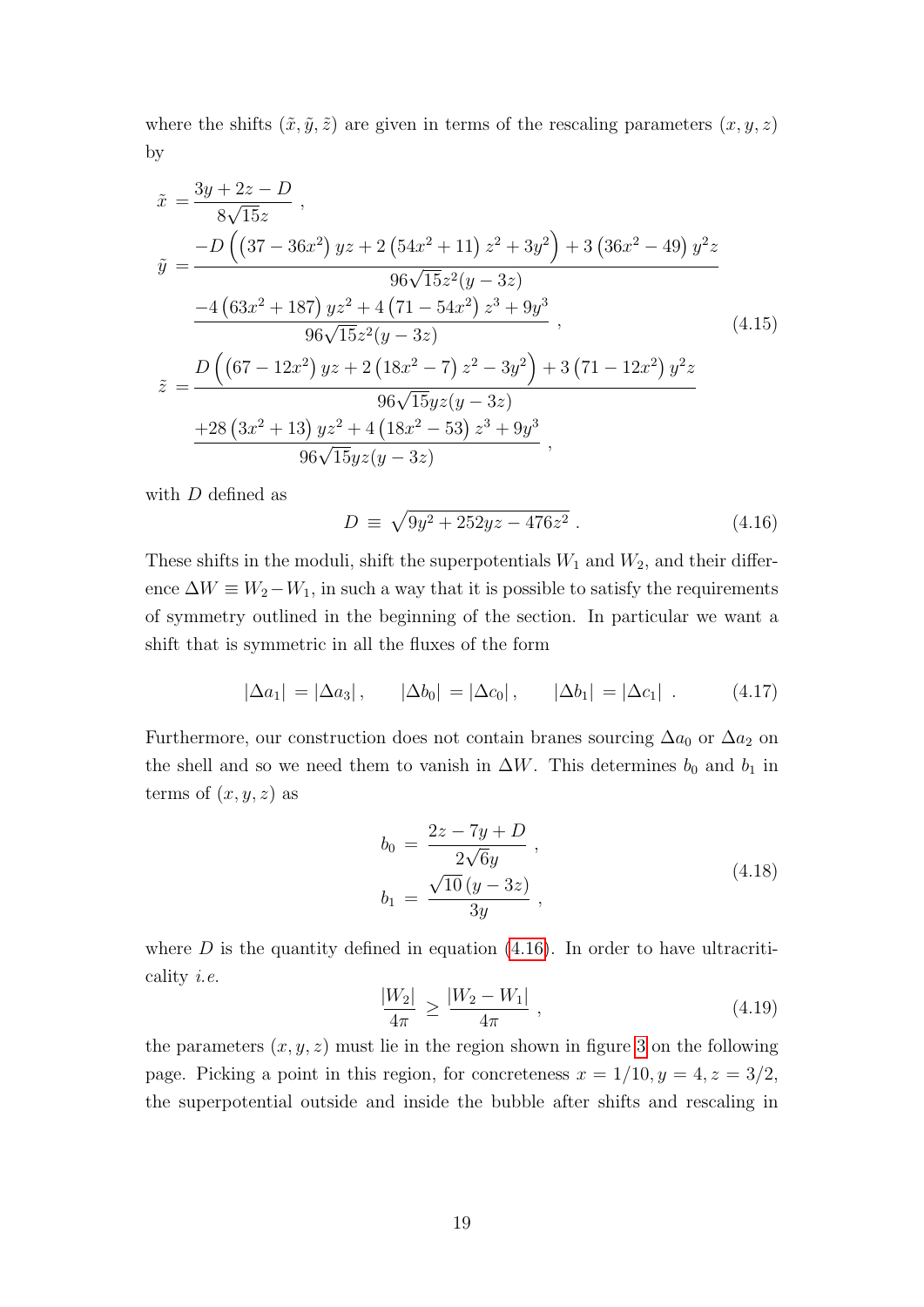

<span id="page-20-0"></span>Figure 3: Left: The region of the three-dimensional parameter space corresponding to valid explicit realizations of flux shifts compatible with a bubble wall of the type sketched in table table [2](#page-18-0) on page [18.](#page-18-0) Right: A two-dimensional slice of the parameter space on the left corresponding to the explicit choice  $x = \frac{1}{10}$ .

moduli space read

$$
W_2 = \sqrt{k} \left( 2\sqrt{\frac{2}{5}}SU - \sqrt{\frac{2}{3}} \left( \sqrt{65} - 9 \right) S + \frac{9}{2\sqrt{10}}TU - \frac{3}{4} \sqrt{\frac{3}{2}} \left( \sqrt{65} - 9 \right) T - \frac{U^3}{200\sqrt{6}} - \frac{U^2}{10\sqrt{5 \left( 73 + 9\sqrt{65} \right)}} - \frac{\left( 26245 + 1221\sqrt{65} \right)}{9600\sqrt{6}} U + \frac{3683\sqrt{10} + 367\sqrt{26}}{2880} \right),
$$
\n(4.20)

and

$$
W_1 = \sqrt{k} \left( -\frac{SU}{2\sqrt{10}} - \frac{5\left(\sqrt{65} - 9\right)}{4\sqrt{6}} S + \frac{\left(3\sqrt{65} - 25\right)}{8000\sqrt{6}} U^3 - \frac{U^2}{10\sqrt{5\left(73 + 9\sqrt{65}\right)}} - \frac{\left(131495 + 6159\sqrt{65}\right)}{48000\sqrt{6}} U + \frac{3683\sqrt{10} + 367\sqrt{26}}{2880} \right),
$$
\n(4.21)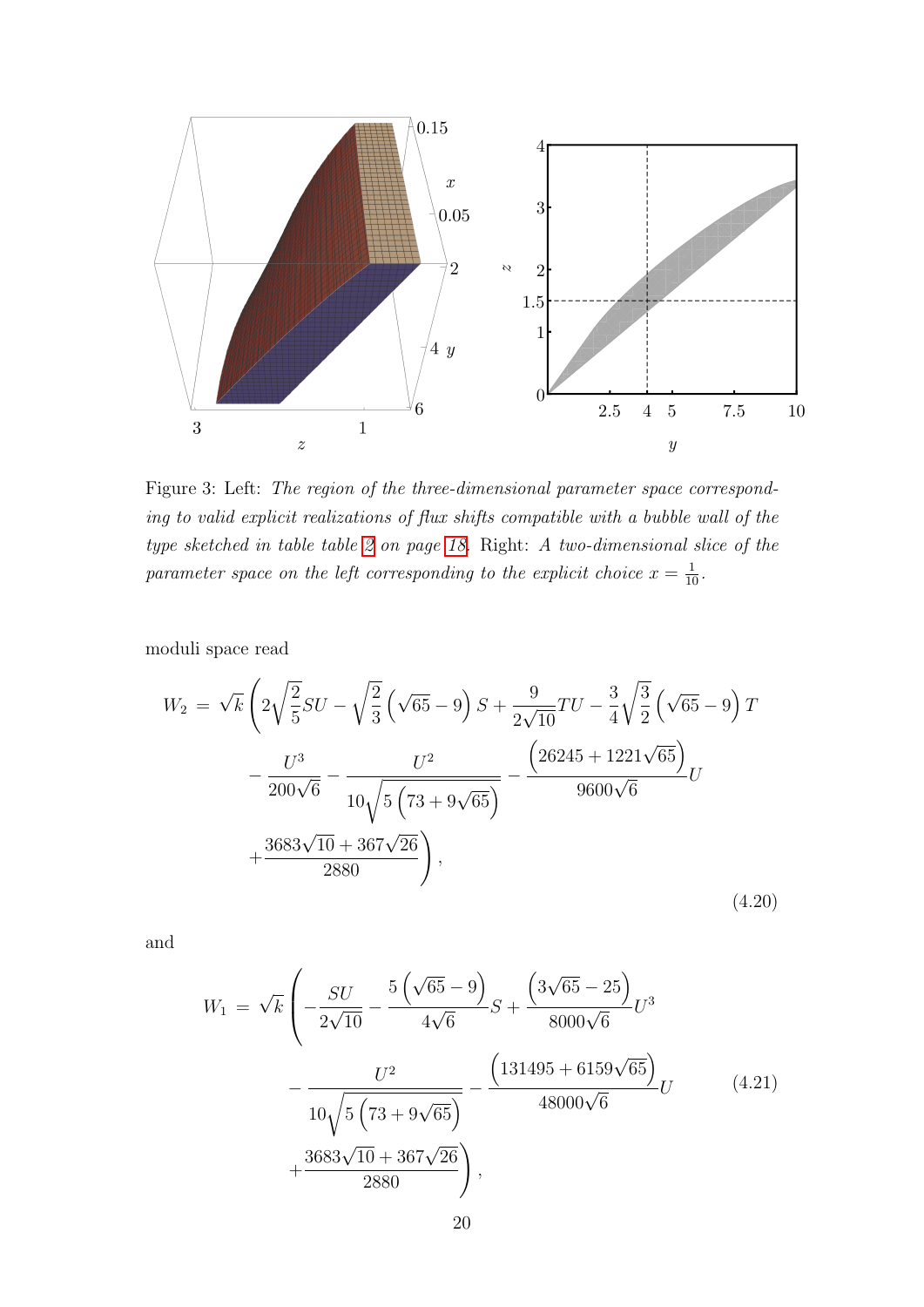respectively. This gives the jump in the superpotential across the shell as

$$
\Delta W = 3aU - aU^3 + bS + 3bT + cSU + cTU , \qquad (4.22)
$$

where

<span id="page-21-0"></span>
$$
a = \sqrt{\frac{3}{2}} \frac{\left(5 + \sqrt{65}\right)}{8000} \sqrt{k} ,
$$
  
\n
$$
b = \frac{1}{4} \sqrt{\frac{3}{2}} \left(9 - \sqrt{65}\right) \sqrt{k} ,
$$
  
\n
$$
c = \frac{9}{2\sqrt{10}} \sqrt{k} .
$$
\n(4.23)

Evaluated numerically this is

$$
\Delta W = \sqrt{k} \left( 0.006U - 0.002U^3 + 0.29S + 0.87T + 1.42SU + 1.42TU \right) . \tag{4.24}
$$

Evaluated at the origin of moduli space  $(S = T = U = i)$ , the real and imaginary parts of the jump in the superpotential add with the same signs respectively as expected. The inequality equation [\(4.19\)](#page-19-1) on page [19](#page-19-1) can also be checked explicitly √ √

$$
6.5\sqrt{k} > 3.1\sqrt{k} \,. \tag{4.25}
$$

Now that we have a concrete construction of the shell in string theory, let us take a moment to understand the underlying geometry. The first two terms in equation [\(4.22\)](#page-21-0) come from the D8-D4-D4-D4 system. The next two terms reflect the presence of a singlet NS5 and a triplet of NS5-branes on the shell. The fluxes corresponding to all of these branes contribute to the imaginary part of the superpotential and come with the same sign. There is no binding energy between these branes.

The last two terms come from the KK5-monopoles and contribute to the real part of the jump in the superpotential. They are responsible for a change in the metric flux. They also add with the same relative sign, and have no binding energy between them.

There is, however, binding energy between the KK5-monopoles and the other branes. This can be seen when computing  $|\Delta W| = \sqrt{\text{(Re}(\Delta W))^2 + \text{(Im}(\Delta W))^2}$ , and can be understood as the KK5-monopoles binding the other branes together and preventing them from drifting away.

To summarize, branes that make up the shell are

- (i) a D8-brane sourcing an  $F_{(0)}$  flux,
- (ii) a triplet of D4-branes sourcing three different  $F_{(4)}$  fluxes,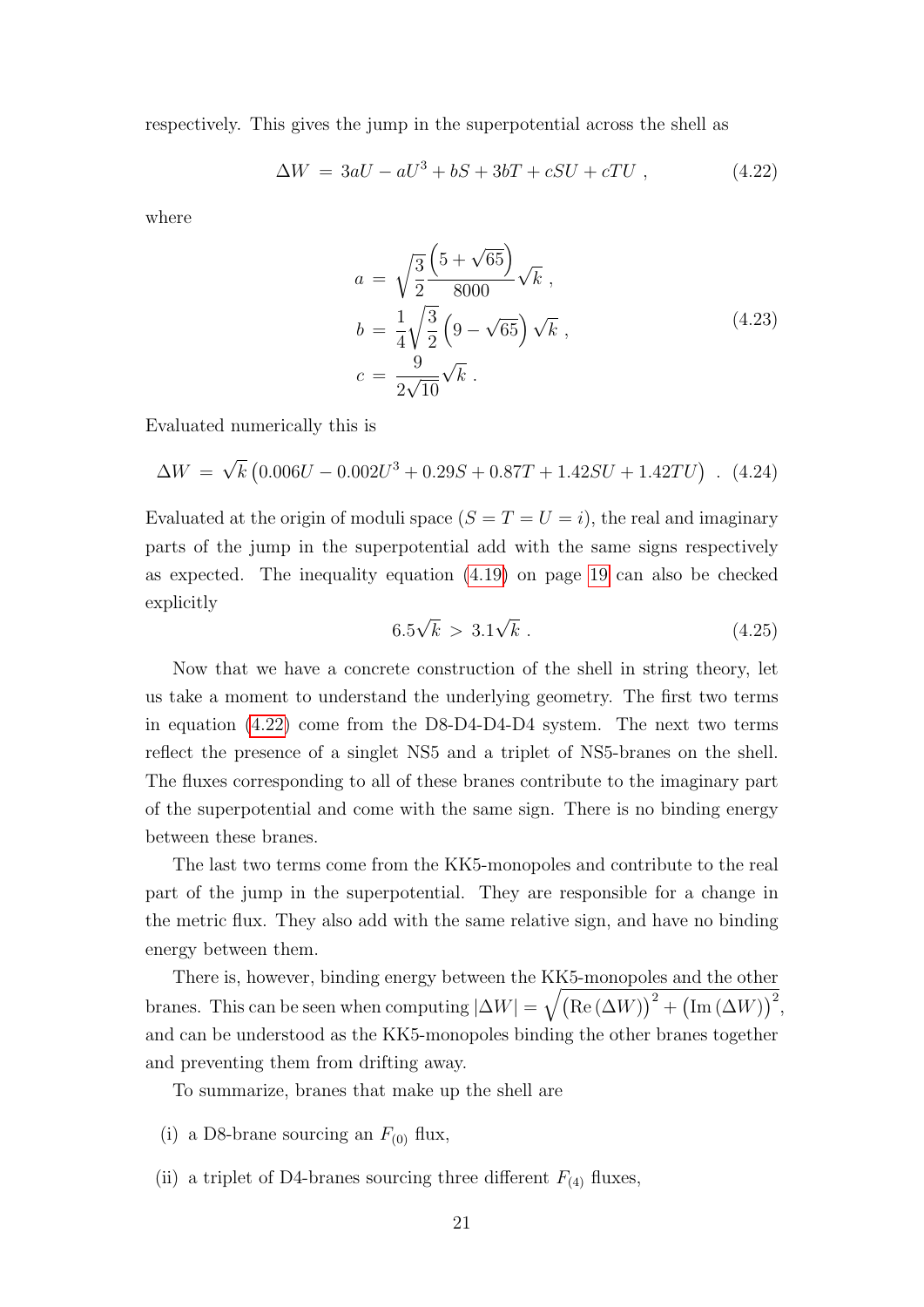|                |           | $+\xi_1$ + | $\xi_2$ |           |           | $\mathbf{r}$ $\mathbf{x}^1$ $\mathbf{x}^2$ $\mathbf{x}^3$ $\mathbf{x}^4$ $\mathbf{x}^5$ $\mathbf{x}^6$ |           |           |           |
|----------------|-----------|------------|---------|-----------|-----------|--------------------------------------------------------------------------------------------------------|-----------|-----------|-----------|
| D <sub>6</sub> |           |            |         | $\otimes$ | $\otimes$ | $\otimes$                                                                                              | $\otimes$ | $\otimes$ | $\otimes$ |
| D2             | $\otimes$ |            |         | $\otimes$ | $\otimes$ |                                                                                                        |           |           |           |
| D2             |           |            |         |           |           | $\otimes$                                                                                              | ⊗         |           |           |
| D <sub>2</sub> |           |            |         |           |           |                                                                                                        |           |           |           |

<span id="page-22-0"></span>Table 3: Dissolved branes producing a Reissner-Nordström black hole

#### (iii) NS5-branes sourcing 3-form fluxes  $H_{(3)}$ ,

(iv) KK-monopoles sourcing metric fluxes  $\omega$ .

After constructing the shell, let us now construct a Reissner-Nordström black hole from branes dissolved in the shell. We consider a system composed by the branes in table [3.](#page-22-0) The corresponding 10D metric is given by

$$
ds_{10}^{2} = \left(H^{D6} \prod_{i=1}^{3} H_{i}^{D2}\right)^{-1/2} \eta_{\mu\nu} d\xi_{\mu} d\xi_{\nu} + \left(H^{D6} \prod_{i=1}^{3} H_{i}^{D2}\right)^{1/2} dr^{2} + \sqrt{\frac{H_{2}^{D2} H_{3}^{D2}}{H^{D6} H_{1}^{D2}}} \left((dx_{1})^{2} + (dx_{2})^{2}\right) + \sqrt{\frac{H_{1}^{D2} H_{3}^{D2}}{H^{D6} H_{2}^{D2}}} \left((dx_{3})^{2} + (dx_{4})^{2}\right) (4.26) + \sqrt{\frac{H_{1}^{D2} H_{2}^{D2}}{H^{D6} H_{3}^{D2}}} \left((dx_{5})^{2} + (dx_{6})^{2}\right) ,
$$

and the dilaton

$$
e^{2\phi} = \left(\prod_{i=3}^{3} H_i^{\text{D2}}\right)^{1/2} \left(H^{\text{D6}}\right)^{-3/2} . \tag{4.27}
$$

The R-R potentials read

$$
C_{(3)} = \left[ \left( H_1^{\mathbf{D}2} \right)^{-1} - 1 \right] dt \wedge dx_1 \wedge dx_2
$$
  
+ 
$$
\left[ \left( H_2^{\mathbf{D}2} \right)^{-1} - 1 \right] dt \wedge dx_3 \wedge dx_4
$$
  
+ 
$$
\left[ \left( H_3^{\mathbf{D}2} \right)^{-1} - 1 \right] dt \wedge dx_5 \wedge dx_6 ,
$$
  

$$
C_{(6)} = \left[ \left( H^{\mathbf{D}6} \right)^{-1} - 1 \right] dt \wedge dx_1 \wedge dx_2 \wedge dx_3 \wedge dx_4 \wedge dx_5 \wedge dx_6 , (4.29)
$$

yielding the following non-vanishing components for the R-R field strengths

$$
F_{trx_1x_2} \quad , \quad F_{trx_3x_4} \quad , \quad F_{trx_5x_6} \quad ; \quad F_{trx_1x_2x_3x_4x_5x_6} \quad .
$$

We now put

$$
H_1^{\rm D2} = H_2^{\rm D2} = H_2^{\rm D2} = H^{\rm D6} = \left(1 - \frac{Q}{r}\right)^{-1},\tag{4.30}
$$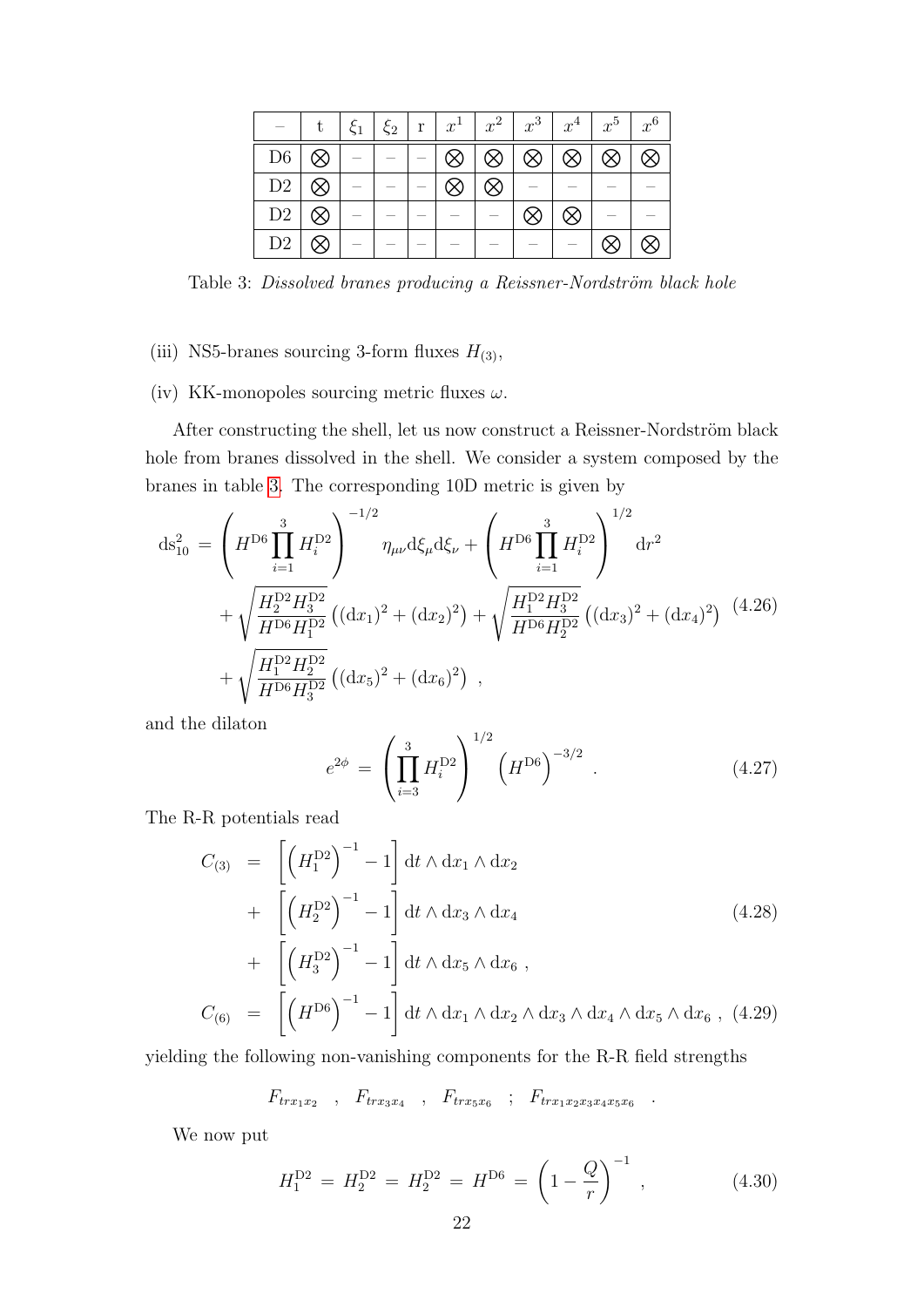which makes all field strengths equal contributing to  $F^{tr} = Q/r$ . Compactifying directions  $x^1, \ldots, x^6$  on a torus  $\mathbb{T}^6$ , the metric becomes that of a Reissner-Nordström black hole with a constant dilaton.

The picture of a black hole we have constructed is that of a shell made up of bound system of D8, D4, NS5-branes and KK-monopoles. The four-charge Reissner-Nordström black hole arises as D6-D2-D2-D2 branes that are dissolved in the shell. The size of the extra dimensions, yielding symmetric tensions, obey  $L_2 = \ell_s^2/L_1$ ,  $L_4 = \ell_s^2/L_3$ , and  $L_6 = \ell_s^2/L_5$ . Typically three of these will be smaller than string scale, which can be fixed by three T-dualities to type IIB, with charges carried by D3-branes. The price to pay is that non-geometric fluxes are needed to support the AdS-vacuum. Furthermore, we expect it to be possible to build non-extremal solutions on this taking inspiration from [\[17\]](#page-25-10).

#### <span id="page-23-0"></span>5 Conclusions

In this paper we have investigated an alternative to black holes in the form of gravastars built out of branes surrounding bubbles of AdS-space. We have argued that such configurations not only solve the equations of motion, but are also stable against small perturbations when the thermodynamical properties are taken into account. Crucial to our construction, is that the background Minkowski vacuum is non-perturbatively unstable towards a transition into the AdS-vacuum. The decay time is shown to be large, and the Minkowski vacuum sufficiently long lived. We also show that a collapsing shell of matter will initiate a rapid transition when it becomes smaller than some critical radius. This leads to a bubble stabilized at a final radius larger than the horizon radius of the black hole that otherwise would have formed. In case of a neutral black hole this turns out to be the Buchdahl radius at  $r = \frac{9M}{4}$  $\frac{M}{4}$ .

If the black hole is charged, the radius will be smaller. In the limit of extremal Reissner-Nordstöm, the shell approaches the horizon. Even though the asymptotic temperature is zero, as expected, the local temperature is finite at the position of the shell due to the diverging blueshift. Hence, the otherwise somewhat mysterious non-zero entropy of a zero temperature extremal black hole can ultimately be traced to a gas at finite temperature.

In the paper we manage to identify all the necessary building blocks within string theory. This involves a set of branes building up the shell, together with lower dimensional dissolved branes, as well as a gas of open strings. We go through a detailed example in type IIA, where we explicitly identify all the different kind of branes, and show how the fluxes shift between the vacuum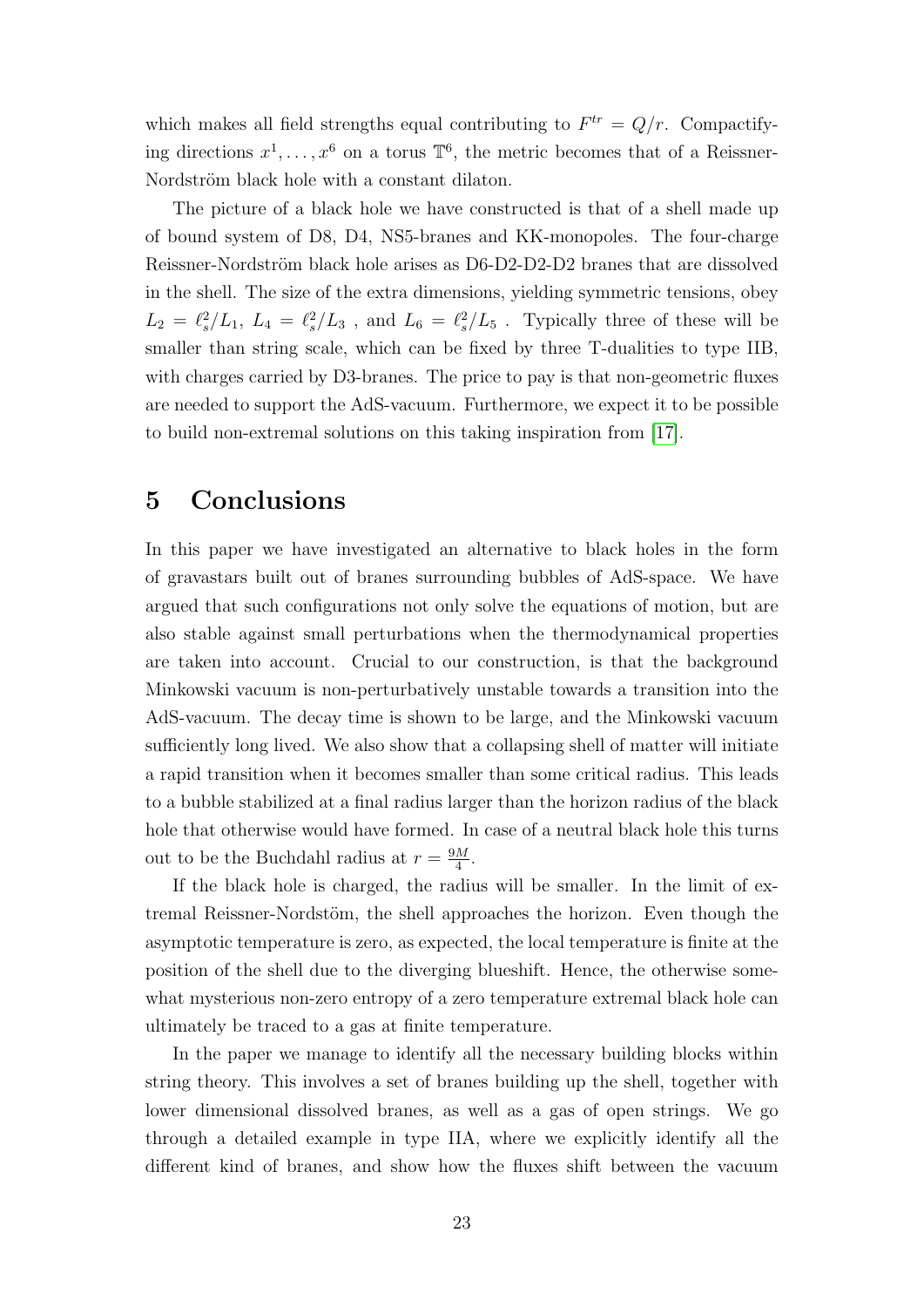outside and inside of the shell. It is highly non-trivial that we are able to satisfy the necessary requirements to form stable gravastars.

Our analysis suggests that there are ultra compact objects in string theory that from far away look very similar to black holes, and that these, rather than proper black holes, are the likely result of gravitational collapse. The proposal has many similarities in spirit with the fuzzballs, but is in many respects different. In particular, the anatomy of the object is different, with a thin shell enclosing empty AdS space rather than a fuzzy clump of matter.

When generalized to rotating systems, our results should be relevant to the recent observations of gravitational radiation from colliding black holes. For instance, it has been proposed that hard surfaces outside of the horizon could give rise to echoes of gravitational waves, see [\[32–](#page-26-11)[35\]](#page-27-0). Similarly, while two colliding bona fide black holes only emit gravitational radiation, it is less clear what happens in the case of two shells. Furthermore, it would be interesting to consider what kind of signatures one should look for with the Event Horizon Telescope. Still, it is likely that any effect of this sort will be heavily suppressed. Our shells have an enormous number of degrees of freedom, and entropy considerations suggest that infalling matter is absorbed with an extreme efficiency. This is also the way that the shells may evade the kind of bounds discussed in [\[36\]](#page-27-1). On the other hand, given the size of our shells, there could be non-trivial modifications of the ring down signal. We hope to return to these questions in the near future.

### Acknowledgments

We would like to thank Vishnu Jejjala, Dietmar Klemm, Nicolò Petri, Thomas Van Riet, Sergio Vargas and Bert Vercnocke for stimulating discussions. The work of the authors was supported by the Swedish Research Council (VR).

## References

- <span id="page-24-0"></span>[1] S. W. Hawking, "Breakdown of Predictability in Gravitational Collapse," Phys. Rev. D14 (1976) 2460–2473.
- <span id="page-24-1"></span>[2] S. W. Hawking, "Black Holes and Thermodynamics," Phys. Rev. D13 (1976) 191–197.
- <span id="page-24-2"></span>[3] R. Ruffini and J. A. Wheeler, "Introducing the black hole," Phys. Today 24 (1971), no. 1 30.
- <span id="page-24-3"></span>[4] S. D. Mathur, "The Information paradox: A Pedagogical introduction," Class. Quant. Grav. 26 (2009) 224001, [0909.1038](http://xxx.lanl.gov/abs/0909.1038).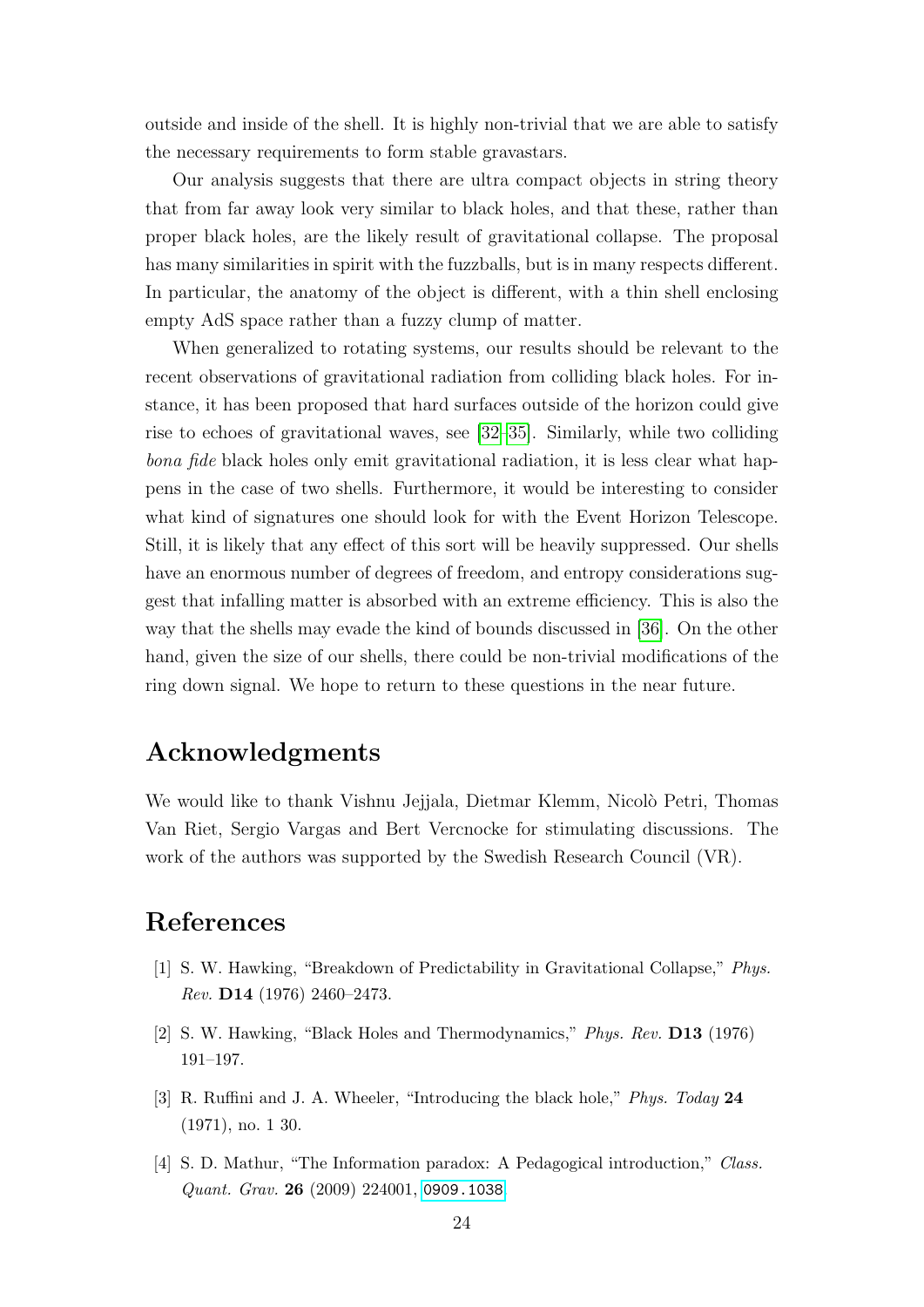- <span id="page-25-0"></span>[5] G. 't Hooft, "The Black hole horizon as a quantum surface," Phys. Scripta T36 (1991) 247–252.
- <span id="page-25-1"></span>[6] L. Susskind, L. Thorlacius, and J. Uglum, "The Stretched horizon and black hole complementarity," Phys. Rev. D48 (1993) 3743–3761, [hep-th/9306069](http://xxx.lanl.gov/abs/hep-th/9306069).
- <span id="page-25-2"></span>[7] A. Almheiri, D. Marolf, J. Polchinski, and J. Sully, "Black Holes: Complementarity or Firewalls?," JHEP 02 (2013) 062, [1207.3123](http://xxx.lanl.gov/abs/1207.3123).
- <span id="page-25-3"></span>[8] O. Lunin and S. D. Mathur, "Statistical interpretation of Bekenstein entropy for systems with a stretched horizon," Phys. Rev. Lett. 88 (2002) 211303, [hep-th/0202072](http://xxx.lanl.gov/abs/hep-th/0202072).
- [9] S. Giusto, S. D. Mathur, and A. Saxena, "Dual geometries for a set of 3-charge microstates," Nucl. Phys. B701 (2004) 357–379, [hep-th/0405017](http://xxx.lanl.gov/abs/hep-th/0405017).
- <span id="page-25-4"></span>[10] S. D. Mathur, "The Fuzzball proposal for black holes: An Elementary review," Fortsch. Phys. 53 (2005) 793–827, [hep-th/0502050](http://xxx.lanl.gov/abs/hep-th/0502050).
- <span id="page-25-5"></span>[11] M. Visser and D. L. Wiltshire, "Stable gravastars: An Alternative to black holes?," Class. Quant. Grav. 21 (2004) 1135-1152, [gr-qc/0310107](http://xxx.lanl.gov/abs/gr-qc/0310107).
- <span id="page-25-6"></span>[12] H. A. Buchdahl, "General Relativistic Fluid Spheres," Phys. Rev. 116 (1959) 1027.
- <span id="page-25-7"></span>[13] W. Israel, "Singular hypersurfaces and thin shells in general relativity," Nuovo Cim. B44S10 (1966) 1. [Nuovo Cim.B44,1(1966)].
- [14] K. Lanczos, "Flächenhafte Verteilung der Materie in der Einsteinschen Gravitationstheorie," Ann. Phys. (Leipzig) 74 (1924) 518–540.
- <span id="page-25-8"></span>[15] N. Sen, "Uber die Grenzbedingungen des Schwerefelds an unstetigen ¨ Kreisfläche," Ann. Phys. (Leipzig) **73** (1924) 365–396.
- <span id="page-25-9"></span>[16] I. R. Klebanov and A. A. Tseytlin, "Entropy of near extremal black p-branes," Nucl. Phys. **B475** (1996) 164-178, [hep-th/9604089](http://xxx.lanl.gov/abs/hep-th/9604089).
- <span id="page-25-10"></span>[17] U. H. Danielsson, A. Guijosa, and M. Kruczenski, "Brane anti-brane systems at finite temperature and the entropy of black branes,"  $JHEP$  09 (2001) 011, [hep-th/0106201](http://xxx.lanl.gov/abs/hep-th/0106201).
- <span id="page-25-11"></span>[18] R. C. Myers, "Dielectric branes," *JHEP* 12 (1999) 022, [hep-th/9910053](http://xxx.lanl.gov/abs/hep-th/9910053).
- <span id="page-25-12"></span>[19] S. Kachru, J. Pearson, and H. L. Verlinde, "Brane / flux annihilation and the string dual of a nonsupersymmetric field theory," JHEP 06 (2002) 021, [hep-th/0112197](http://xxx.lanl.gov/abs/hep-th/0112197).
- <span id="page-25-13"></span>[20] W. G. Unruh and R. M. Wald, "Acceleration Radiation and Generalized Second Law of Thermodynamics," Phys. Rev. D25 (1982) 942–958.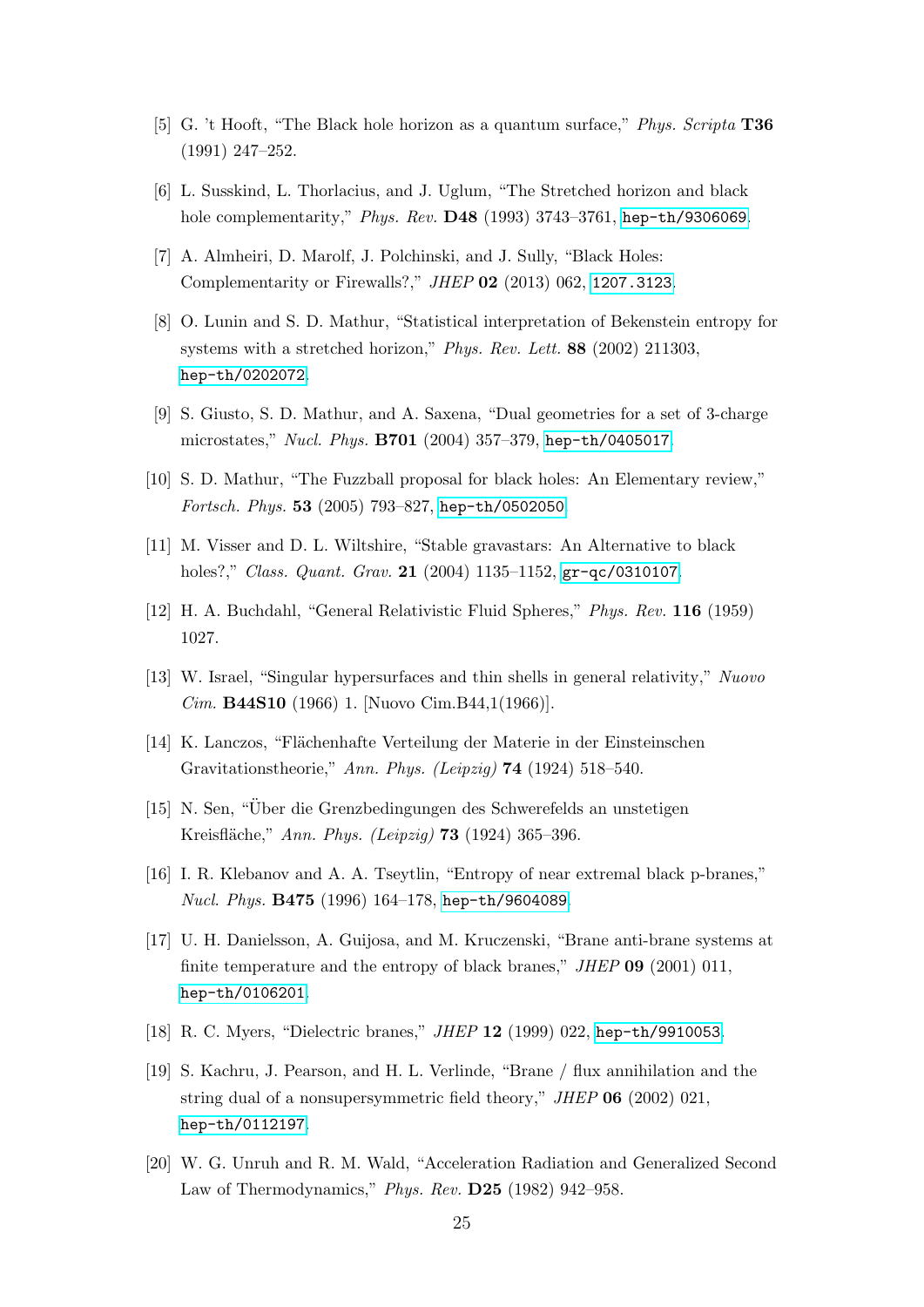- <span id="page-26-0"></span>[21] U. H. Danielsson, "Transplanckian energy production and slow roll inflation," Phys. Rev. D71 (2005) 023516, [hep-th/0411172](http://xxx.lanl.gov/abs/hep-th/0411172).
- <span id="page-26-1"></span>[22] S. W. Hawking, G. T. Horowitz, and S. F. Ross, "Entropy, Area, and black hole pairs," Phys. Rev. D51 (1995) 4302–4314, [gr-qc/9409013](http://xxx.lanl.gov/abs/gr-qc/9409013).
- <span id="page-26-2"></span>[23] C. Teitelboim, "Action and entropy of extreme and nonextreme black holes," Phys. Rev. D51 (1995) 4315, [hep-th/9410103](http://xxx.lanl.gov/abs/hep-th/9410103). [Erratum: Phys. Rev.D52,6201(1995)].
- <span id="page-26-3"></span>[24] S. M. Carroll, M. C. Johnson, and L. Randall, "Extremal limits and black hole entropy," *JHEP* **11** (2009) 109, [0901.0931](http://xxx.lanl.gov/abs/0901.0931).
- <span id="page-26-4"></span>[25] I. Bena, S. Giusto, E. J. Martinec, R. Russo, M. Shigemori, D. Turton, and N. P. Warner, "Smooth horizonless geometries deep inside the black-hole regime," Phys. Rev. Lett. 117 (2016), no. 20 201601, [1607.03908](http://xxx.lanl.gov/abs/1607.03908).
- <span id="page-26-5"></span>[26] I. Bena, E. Martinec, D. Turton, and N. P. Warner, "M-theory Superstrata and the MSW String," [1703.10171](http://xxx.lanl.gov/abs/1703.10171).
- <span id="page-26-6"></span>[27] A. Strominger and C. Vafa, "Microscopic origin of the Bekenstein-Hawking entropy," Phys. Lett. B379 (1996) 99-104, [hep-th/9601029](http://xxx.lanl.gov/abs/hep-th/9601029).
- <span id="page-26-7"></span>[28] J. D. Brown and C. Teitelboim, "Neutralization of the Cosmological Constant by Membrane Creation," Nucl. Phys. B297 (1988) 787–836.
- <span id="page-26-8"></span>[29] S. H. Henry Tye, D. Wohns, and Y. Zhang, "Coleman-de Luccia Tunneling and the Gibbons-Hawking Temperature," Int. J. Mod. Phys.  $\mathbf{A25}$  (2010) 1019–1060, [0811.3753](http://xxx.lanl.gov/abs/0811.3753).
- <span id="page-26-9"></span>[30] P. Kraus and S. D. Mathur, "Nature abhors a horizon," Int. J. Mod. Phys. D24 (2015), no. 12 1543003, [1505.05078](http://xxx.lanl.gov/abs/1505.05078).
- <span id="page-26-10"></span>[31] G. Dibitetto, A. Guarino, and D. Roest, "Charting the landscape of N=4 flux compactifications," JHEP 03 (2011) 137, [1102.0239](http://xxx.lanl.gov/abs/1102.0239).
- <span id="page-26-11"></span>[32] J. Abedi, H. Dykaar, and N. Afshordi, "Echoes from the Abyss: Evidence for Planck-scale structure at black hole horizons," [1612.00266](http://xxx.lanl.gov/abs/1612.00266).
- [33] V. Cardoso, S. Hopper, C. F. B. Macedo, C. Palenzuela, and P. Pani, "Gravitational-wave signatures of exotic compact objects and of quantum corrections at the horizon scale," Phys. Rev. D94 (2016), no. 8 084031, [1608.08637](http://xxx.lanl.gov/abs/1608.08637).
- [34] V. Cardoso, E. Franzin, and P. Pani, "Is the gravitational-wave ringdown a probe of the event horizon?," Phys. Rev. Lett. 116 (2016), no. 17 171101, [1602.07309](http://xxx.lanl.gov/abs/1602.07309). [Erratum: Phys. Rev. Lett.117,no.8,089902(2016)].